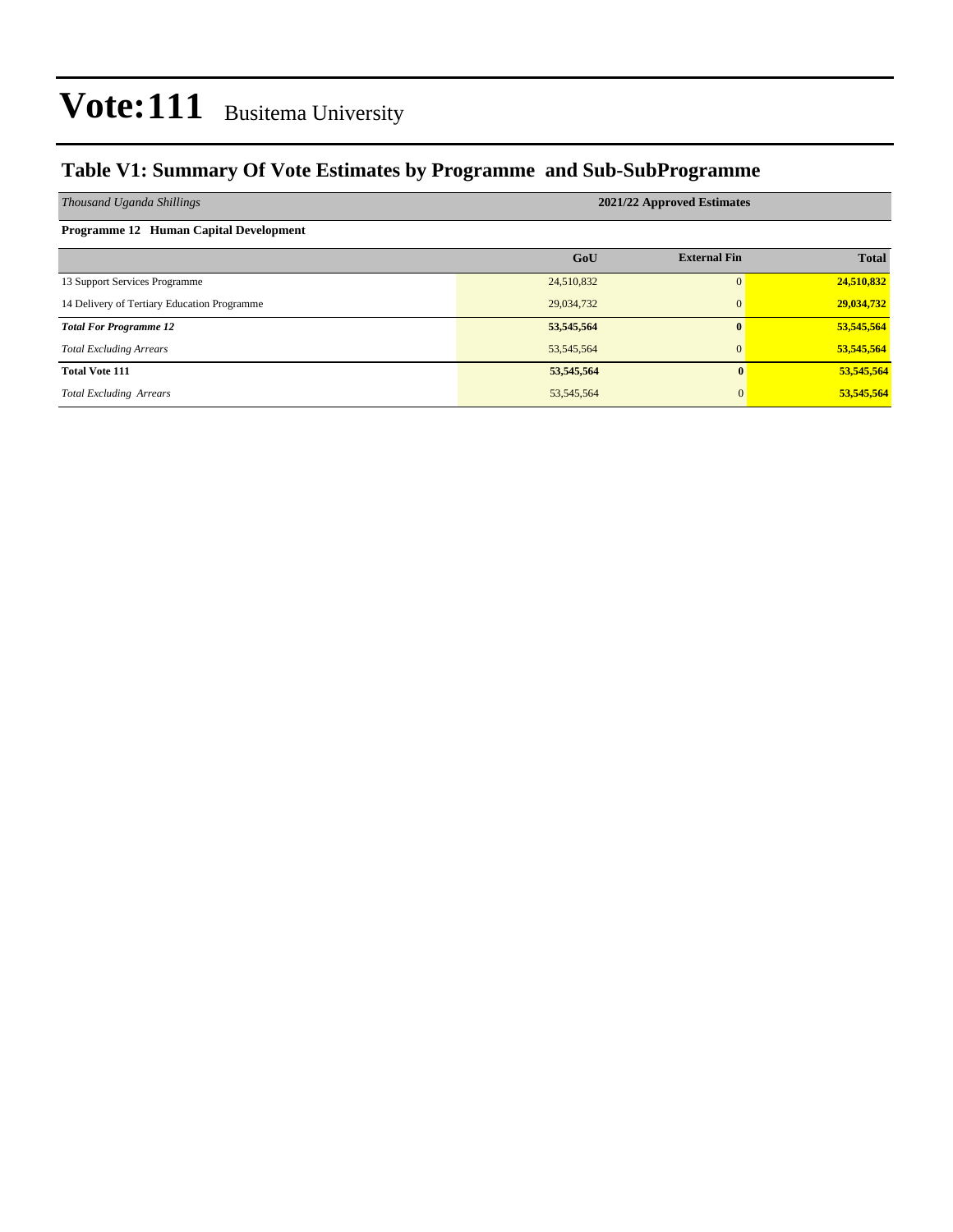### **Table V2: Summary Of Vote Estimates by Sub-SubProgramme,Department and Project**

| Thousand Uganda Shillings                                                 |                  | 2020/21 Approved Budget |                  | 2021/22 Approved Estimates |              |                               |              |  |
|---------------------------------------------------------------------------|------------------|-------------------------|------------------|----------------------------|--------------|-------------------------------|--------------|--|
| <b>Sub-SubProgramme 13 Support Services Programme</b>                     |                  |                         |                  |                            |              |                               |              |  |
| <b>Recurrent Budget Estimates</b>                                         | <b>Wage</b>      | <b>Non-Wage</b>         | <b>AIA</b>       | <b>Total</b>               | <b>Wage</b>  | <b>Non-Wage</b>               | <b>Total</b> |  |
| 02 Academic Affairs                                                       | 664,785          | 541,438                 | $\boldsymbol{0}$ | 1,206,222                  | 664,785      | 479,642                       | 1,144,427    |  |
| 03 Library Affairs                                                        | 603,737          | 228,279                 | $\boldsymbol{0}$ | 832,015                    | 603,737      | 262,098                       | 865,835      |  |
| 04 Student Affairs                                                        | 611,412          | 1,425,296               | $\mathbf{0}$     | 2,036,708                  | 611,412      | 1,555,748                     | 2,167,160    |  |
| 11 Vice Chancellor's Office                                               | 1,025,205        | 732,160                 | $\boldsymbol{0}$ | 1,757,365                  | 1,025,205    | 818,489                       | 1,843,694    |  |
| 12 University Secretary                                                   | 2,425,889        | 5,742,371               | $\mathbf{0}$     | 8,168,261                  | 2,425,889    | 5,465,980                     | 7,891,869    |  |
| 13 Finance                                                                | 785,137          | 141,429                 | $\mathbf{0}$     | 926,566                    | 785,137      | 140,140                       | 925,277      |  |
| <b>Total Recurrent Budget Estimates for Sub-</b><br><b>SubProgramme</b>   | 6,116,164        | 8,810,973               | $\bf{0}$         | 14,927,137                 | 6,116,164    | 8,722,097                     | 14,838,262   |  |
| <b>Development Budget Estimates</b>                                       | <b>GoU Dev't</b> | <b>External Fin</b>     | <b>AIA</b>       | <b>Total</b>               |              | <b>GoU Dev't External Fin</b> | <b>Total</b> |  |
| 1606 Retooling of Busitema University                                     | 6,848,071        | $\mathbf{0}$            | $\mathbf{0}$     | 6,848,071                  | 9,672,570    | $\Omega$                      | 9,672,570    |  |
| <b>Total Development Budget Estimates for Sub-</b><br><b>SubProgramme</b> | 6,848,071        | $\bf{0}$                | $\bf{0}$         | 6,848,071                  | 9,672,570    | $\mathbf{0}$                  | 9,672,570    |  |
|                                                                           | GoU              | <b>External Fin</b>     | <b>AIA</b>       | <b>Total</b>               | GoU          | <b>External Fin</b>           | <b>Total</b> |  |
| <b>Total For Sub-SubProgramme 13</b>                                      | 21,775,208       | $\bf{0}$                | $\bf{0}$         | 21,775,208                 | 24,510,832   | $\bf{0}$                      | 24,510,832   |  |
| <b>Total Excluding Arrears</b>                                            | 21,769,916       | $\boldsymbol{0}$        | $\boldsymbol{0}$ | 21,769,916                 | 24,510,832   | $\overline{0}$                | 24,510,832   |  |
| <b>Sub-SubProgramme 14 Delivery of Tertiary Education Programme</b>       |                  |                         |                  |                            |              |                               |              |  |
| <b>Recurrent Budget Estimates</b>                                         | Wage             | <b>Non-Wage</b>         | <b>AIA</b>       | <b>Total</b>               | Wage         | <b>Non-Wage</b>               | <b>Total</b> |  |
| 05 Faculty of Agriculture & Animal Sciences                               | 3,322,188        | 1,018,160               | $\boldsymbol{0}$ | 4,340,348                  | 3,322,188    | 883,536                       | 4,205,724    |  |
| 06 Faculty of Science & Education                                         | 5,888,931        | 909,381                 | $\boldsymbol{0}$ | 6,798,312                  | 5,888,931    | 870,881                       | 6,759,812    |  |
| 07 Faculty of Natural resources & Enviromental Sciences                   | 2,208,293        | 1,606,924               | $\boldsymbol{0}$ | 3,815,216                  | 2,208,293    | 1,117,476                     | 3,325,769    |  |
| 08 Faculty of Health Sciences                                             | 6,694,865        | 1,033,553               | $\boldsymbol{0}$ | 7,728,418                  | 6,694,865    | 937,559                       | 7,632,424    |  |
| 09 Faculty of Engineering                                                 | 5,510,451        | 916,672                 | $\mathbf{0}$     | 6,427,122                  | 5,510,451    | 899,818                       | 6,410,269    |  |
| 10 Faculty of Management Sciences                                         | 375,504          | 290,726                 | $\mathbf{0}$     | 666,231                    | 375,504      | 325,230                       | 700,734      |  |
| <b>Total Recurrent Budget Estimates for Sub-</b><br><b>SubProgramme</b>   | 24,000,232       | 5,775,415               | $\bf{0}$         | 29,775,647                 | 24,000,232   | 5,034,499                     | 29,034,732   |  |
|                                                                           | GoU              | <b>External Fin</b>     | <b>AIA</b>       | <b>Total</b>               | GoU          | <b>External Fin</b>           | <b>Total</b> |  |
| <b>Total For Sub-SubProgramme 14</b>                                      | 29,775,647       | $\bf{0}$                | $\bf{0}$         | 29,775,647                 | 29,034,732   | $\bf{0}$                      | 29,034,732   |  |
| <b>Total Excluding Arrears</b>                                            | 29,775,647       | $\boldsymbol{0}$        | $\boldsymbol{0}$ | 29,775,647                 | 29,034,732   | $\overline{0}$                | 29,034,732   |  |
| <b>Total Vote 111</b>                                                     | 51,550,856       | $\bf{0}$                | $\bf{0}$         | 51,550,856                 | 53,545,564   | $\bf{0}$                      | 53,545,564   |  |
| <b>Total Excluding Arrears</b>                                            | 51,545,564       | $\boldsymbol{0}$        | $\overline{0}$   | 51,545,564                 | 53, 545, 564 | $\overline{0}$                | 53,545,564   |  |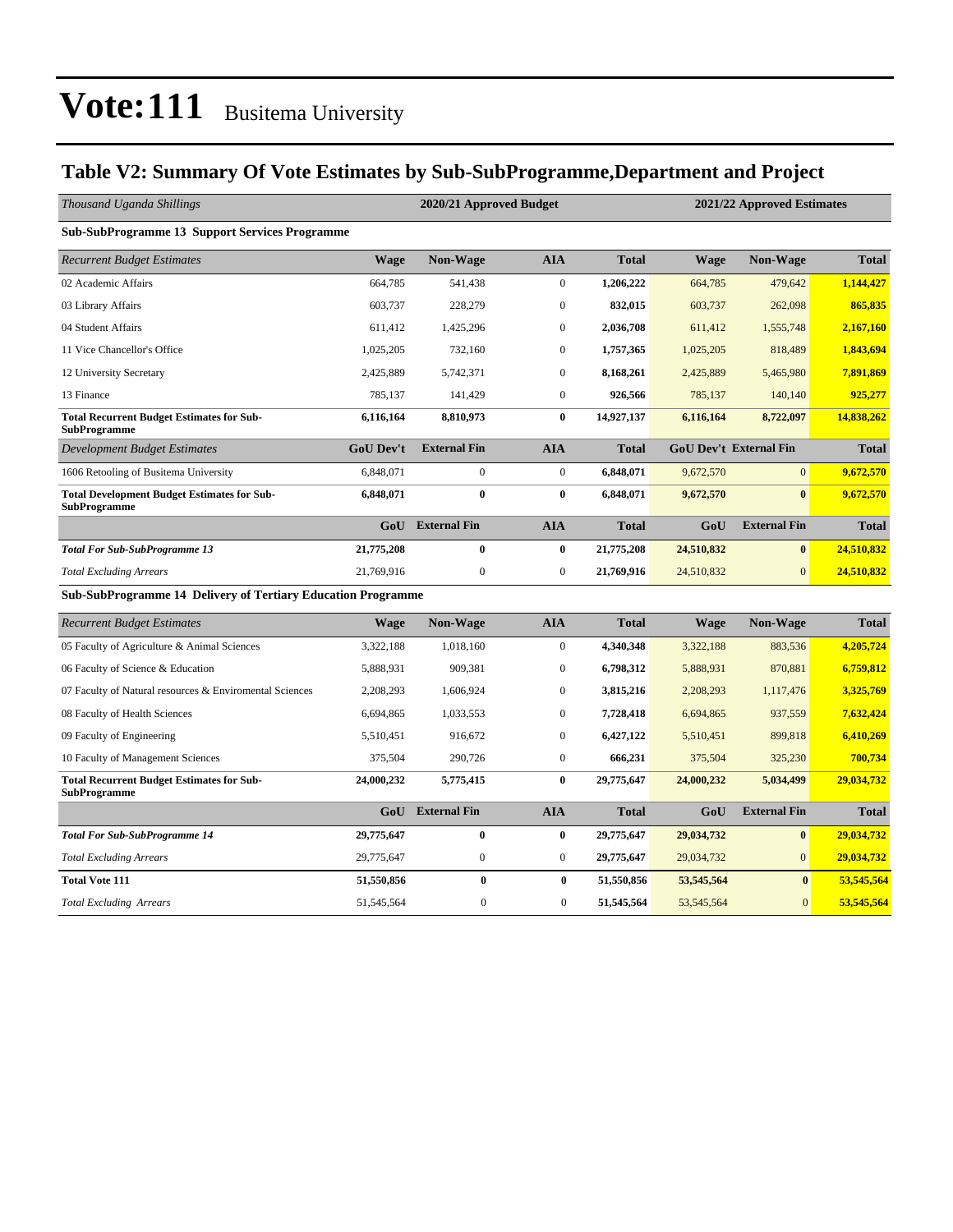### **Table V3: Summary Vote Estimates by Item**

| Thousand Uganda Shillings                                   |            | 2020/21 Approved Budget<br>2021/22 Approved Estimates |            |              |                  |                     |              |
|-------------------------------------------------------------|------------|-------------------------------------------------------|------------|--------------|------------------|---------------------|--------------|
|                                                             | GoU        | External Fin                                          | <b>AIA</b> | <b>Total</b> | GoU              | <b>External Fin</b> | <b>Total</b> |
| <b>Employees, Goods and Services (Outputs Provided)</b>     | 44,702,785 | $\bf{0}$                                              | $\bf{0}$   | 44,702,785   | 43,872,993       | $\bf{0}$            | 43,872,993   |
| 211101 General Staff Salaries                               | 30,116,397 | $\bf{0}$                                              | $\bf{0}$   | 30,116,397   | 30,116,397       | $\bf{0}$            | 30,116,397   |
| 211103 Allowances (Inc. Casuals, Temporary)                 | 3,635,618  | 0                                                     | $\bf{0}$   | 3,635,618    | 3,166,520        | $\bf{0}$            | 3,166,520    |
| 212101 Social Security Contributions                        | 2,953,535  | 0                                                     | $\bf{0}$   | 2,953,535    | 3,011,640        | $\bf{0}$            | 3,011,640    |
| 212201 Social Security Contributions                        | 195,013    | 0                                                     | $\bf{0}$   | 195,013      | $\bf{0}$         | $\bf{0}$            | $\bf{0}$     |
| 213001 Medical expenses (To employees)                      | 121,765    | 0                                                     | $\bf{0}$   | 121,765      | $\bf{0}$         | $\bf{0}$            | $\bf{0}$     |
| 213002 Incapacity, death benefits and funeral expenses      | 30,050     | $\bf{0}$                                              | 0          | 30,050       | 31,100           | $\bf{0}$            | 31,100       |
| 213004 Gratuity Expenses                                    | 266,957    | 0                                                     | $\bf{0}$   | 266,957      | 266,957          | $\bf{0}$            | 266,957      |
| 221001 Advertising and Public Relations                     | 114,512    | $\bf{0}$                                              | $\bf{0}$   | 114,512      | 68,400           | $\bf{0}$            | 68,400       |
| 221002 Workshops and Seminars                               | 427,451    | 0                                                     | $\bf{0}$   | 427,451      | 264,171          | $\bf{0}$            | 264,171      |
| 221003 Staff Training                                       | 299,475    | 0                                                     | $\bf{0}$   | 299,475      | 234,890          | $\bf{0}$            | 234,890      |
| 221004 Recruitment Expenses                                 | 25,000     | $\bf{0}$                                              | 0          | 25,000       | 29,800           | $\bf{0}$            | 29,800       |
| 221005 Hire of Venue (chairs, projector, etc)               | 24,000     | 0                                                     | $\bf{0}$   | 24,000       | 8,036            | $\bf{0}$            | 8,036        |
| 221006 Commissions and related charges                      | 554,991    | $\bf{0}$                                              | $\bf{0}$   | 554,991      | 523,281          | $\bf{0}$            | 523,281      |
| 221007 Books, Periodicals & Newspapers                      | 172,510    | 0                                                     | $\bf{0}$   | 172,510      | 169,382          | $\bf{0}$            | 169,382      |
| 221008 Computer supplies and Information Technology<br>(TT) | 117,514    | $\bf{0}$                                              | $\bf{0}$   | 117,514      | 187,118          | $\bf{0}$            | 187,118      |
| 221009 Welfare and Entertainment                            | 321,092    | 0                                                     | $\bf{0}$   | 321,092      | 290,802          | $\bf{0}$            | 290,802      |
| 221011 Printing, Stationery, Photocopying and Binding       | 329,557    | $\bf{0}$                                              | $\bf{0}$   | 329,557      | 311,029          | $\bf{0}$            | 311,029      |
| 221012 Small Office Equipment                               | 27,506     | 0                                                     | $\bf{0}$   | 27,506       | 19,276           | $\bf{0}$            | 19,276       |
| 221014 Bank Charges and other Bank related costs            | 180        | $\bf{0}$                                              | 0          | 180          | $\bf{0}$         | $\bf{0}$            | $\bf{0}$     |
| 221017 Subscriptions                                        | 376,994    | 0                                                     | $\bf{0}$   | 376,994      | 303,225          | $\bf{0}$            | 303,225      |
| 222001 Telecommunications                                   | 96,006     | 0                                                     | $\bf{0}$   | 96,006       | 134,267          | $\bf{0}$            | 134,267      |
| 222002 Postage and Courier                                  | 2,831      | $\bf{0}$                                              | 0          | 2,831        | 4,600            | $\bf{0}$            | 4,600        |
| 222003 Information and communications technology<br>(ICT)   | 453,880    | 0                                                     | 0          | 453,880      | 491,222          | $\bf{0}$            | 491,222      |
| 223001 Property Expenses                                    | $\bf{0}$   | $\bf{0}$                                              | $\bf{0}$   | $\bf{0}$     | 1,936            | $\bf{0}$            | 1,936        |
| 223003 Rent – (Produced Assets) to private entities         | 254,915    | 0                                                     | $\bf{0}$   | 254,915      | 232,400          | $\bf{0}$            | 232,400      |
| 223004 Guard and Security services                          | 105,780    | 0                                                     | 0          | 105,780      | 209,917          | $\bf{0}$            | 209,917      |
| 223005 Electricity                                          | 384,592    | $\bf{0}$                                              | $\bf{0}$   | 384,592      | 349,032          | $\bf{0}$            | 349,032      |
| 223006 Water                                                | 204,071    | $\bf{0}$                                              | $\bf{0}$   | 204,071      | 148,691          | $\bf{0}$            | 148,691      |
| 223007 Other Utilities- (fuel, gas, firewood, charcoal)     | 10,680     | $\bf{0}$                                              | 0          | 10,680       | 7,900            | $\bf{0}$            | 7,900        |
| 224001 Medical Supplies                                     | 321,815    | $\bf{0}$                                              | $\bf{0}$   | 321,815      | 315,894          | $\bf{0}$            | 315,894      |
| 224004 Cleaning and Sanitation                              | 162,834    | $\bf{0}$                                              | $\bf{0}$   | 162,834      | 220,503          | $\bf{0}$            | 220,503      |
| 224005 Uniforms, Beddings and Protective Gear               | 62,727     | $\bf{0}$                                              | $\bf{0}$   | 62,727       | 40,277           | $\bf{0}$            | 40,277       |
| 224006 Agricultural Supplies                                | 237,957    | $\bf{0}$                                              | $\bf{0}$   | 237,957      | 277,270          | $\bf{0}$            | 277,270      |
| 225001 Consultancy Services- Short term                     | 251,224    | $\bf{0}$                                              | $\bf{0}$   | 251,224      | 236,265          | $\bf{0}$            | 236,265      |
| 225002 Consultancy Services-Long-term                       | 59,408     | $\bf{0}$                                              | $\bf{0}$   | 59,408       | $\boldsymbol{0}$ | $\bf{0}$            | $\bf{0}$     |
| 226001 Insurances                                           | 50,100     | 0                                                     | 0          | 50,100       | 90,090           | $\bf{0}$            | 90,090       |
| 227001 Travel inland                                        | 732,907    | $\bf{0}$                                              | $\bf{0}$   | 732,907      | 760,722          | $\bf{0}$            | 760,722      |
| 227002 Travel abroad                                        | 168,608    | $\bf{0}$                                              | $\bf{0}$   | 168,608      | 55,941           | $\bf{0}$            | 55,941       |
| 227003 Carriage, Haulage, Freight and transport hire        | 15,680     | $\bf{0}$                                              | 0          | 15,680       | 8,064            | $\bf{0}$            | 8,064        |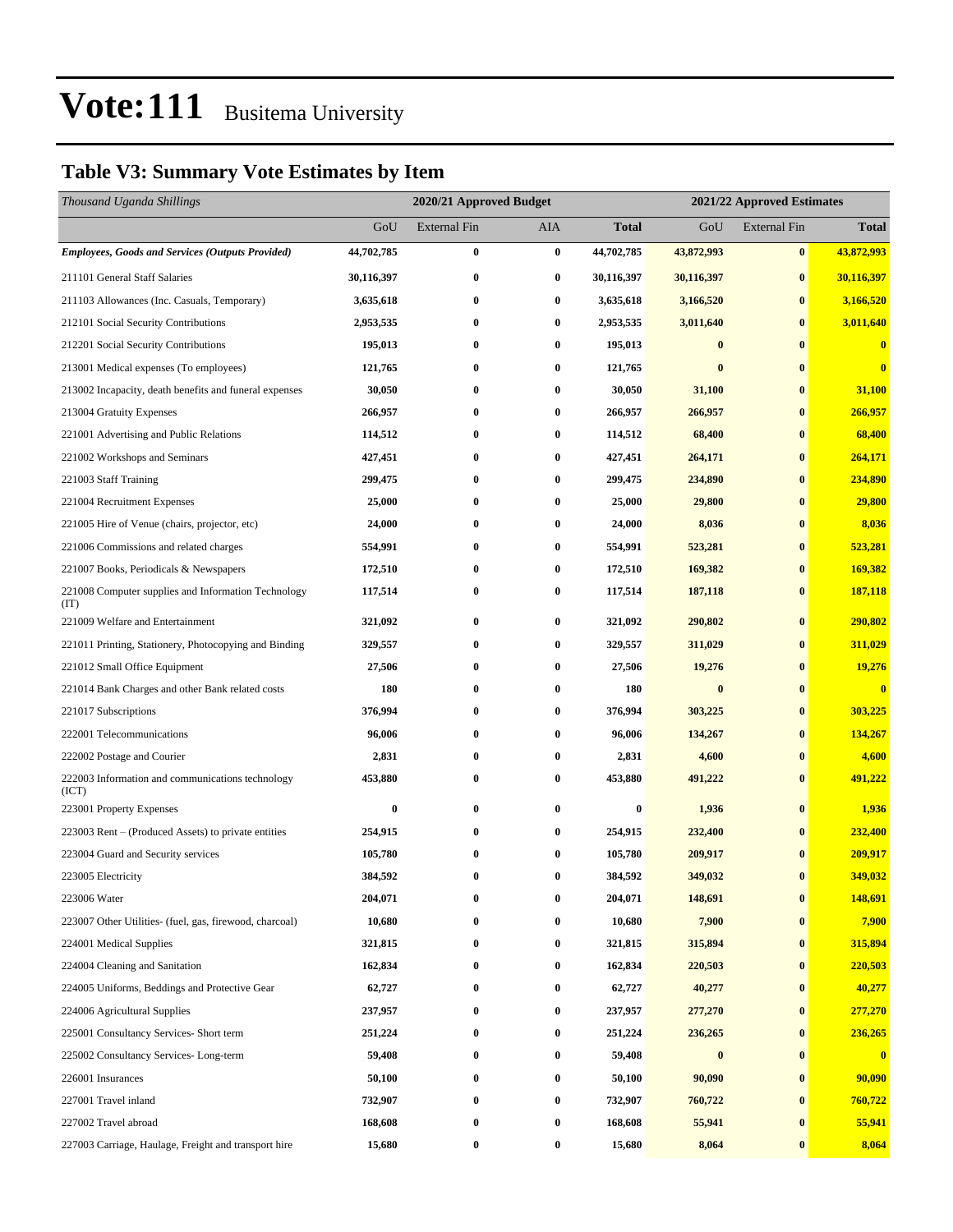| 227004 Fuel, Lubricants and Oils                              | 315,276    | $\bf{0}$     | $\bf{0}$       | 315,276    | 306,872      | $\bf{0}$       | 306,872      |
|---------------------------------------------------------------|------------|--------------|----------------|------------|--------------|----------------|--------------|
| 228001 Maintenance - Civil                                    | 218,291    | $\bf{0}$     | $\bf{0}$       | 218,291    | 369,570      | $\bf{0}$       | 369,570      |
| 228002 Maintenance - Vehicles                                 | 252,455    | $\bf{0}$     | $\bf{0}$       | 252,455    | 273,066      | $\bf{0}$       | 273,066      |
| 228003 Maintenance - Machinery, Equipment &<br>Furniture      | 107,389    | $\bf{0}$     | $\bf{0}$       | 107,389    | 123,077      | $\bf{0}$       | 123,077      |
| 228004 Maintenance - Other                                    | 4,200      | $\bf{0}$     | $\bf{0}$       | 4,200      | 4,500        | $\bf{0}$       | 4,500        |
| 282101 Donations                                              | 7,722      | $\bf{0}$     | $\bf{0}$       | 7,722      | 6,000        | $\mathbf{0}$   | 6,000        |
| 282103 Scholarships and related costs                         | 111,318    | $\bf{0}$     | $\bf{0}$       | 111,318    | 202,894      | $\bf{0}$       | 202,894      |
| <b>Investment</b> (Capital Purchases)                         | 6,842,779  | $\bf{0}$     | $\bf{0}$       | 6,842,779  | 9,672,570    | $\bf{0}$       | 9,672,570    |
| 281504 Monitoring, Supervision & Appraisal of Capital<br>work | $\bf{0}$   | $\bf{0}$     | $\bf{0}$       | $\bf{0}$   | 209,260      | $\bf{0}$       | 209,260      |
| 312101 Non-Residential Buildings                              | 4,276,906  | $\bf{0}$     | $\bf{0}$       | 4,276,906  | 6,805,740    | $\bf{0}$       | 6,805,740    |
| 312102 Residential Buildings                                  | 54,527     | $\bf{0}$     | 0              | 54,527     | 1,079,000    | $\bf{0}$       | 1,079,000    |
| 312104 Other Structures                                       | $\bf{0}$   | $\bf{0}$     | $\bf{0}$       | $\bf{0}$   | 73,756       | $\bf{0}$       | 73,756       |
| 312201 Transport Equipment                                    | 400,000    | $\mathbf{0}$ | $\bf{0}$       | 400,000    | 300,000      | $\mathbf{0}$   | 300,000      |
| 312202 Machinery and Equipment                                | 1,903,946  | $\bf{0}$     | $\bf{0}$       | 1,903,946  | 356,100      | $\mathbf{0}$   | 356,100      |
| 312203 Furniture & Fixtures                                   | 207,400    | $\mathbf{0}$ | $\bf{0}$       | 207,400    | 253,165      | $\mathbf{0}$   | 253,165      |
| 312211 Office Equipment                                       | $\bf{0}$   | $\bf{0}$     | $\bf{0}$       | $\bf{0}$   | 19,932       | $\mathbf{0}$   | 19,932       |
| 312212 Medical Equipment                                      | 0          | $\mathbf{0}$ | $\bf{0}$       | $\bf{0}$   | 65,000       | $\mathbf{0}$   | 65,000       |
| 312213 ICT Equipment                                          | 0          | $\mathbf{0}$ | $\bf{0}$       | $\bf{0}$   | 374,517      | $\mathbf{0}$   | 374,517      |
| 312214 Laboratory Equipments                                  | $\bf{0}$   | $\bf{0}$     | $\bf{0}$       | $\bf{0}$   | 50,000       | $\bf{0}$       | 50,000       |
| 312301 Cultivated Assets                                      | $\bf{0}$   | $\bf{0}$     | $\bf{0}$       | $\bf{0}$   | 86,100       | $\bf{0}$       | 86,100       |
| <b>Arrears</b>                                                | 5,292      | $\bf{0}$     | $\bf{0}$       | 5,292      | $\mathbf{0}$ | $\mathbf{0}$   | $\mathbf{0}$ |
| 321605 Domestic arrears (Budgeting)                           | 5,292      | $\bf{0}$     | $\bf{0}$       | 5,292      | $\bf{0}$     | $\bf{0}$       | $\mathbf{0}$ |
| <b>Grand Total Vote 111</b>                                   | 51,550,856 | $\bf{0}$     | $\bf{0}$       | 51,550,856 | 53,545,564   | $\bf{0}$       | 53,545,564   |
| <b>Total Excluding Arrears</b>                                | 51,545,564 | $\mathbf{0}$ | $\overline{0}$ | 51,545,564 | 53,545,564   | $\overline{0}$ | 53,545,564   |
|                                                               |            |              |                |            |              |                |              |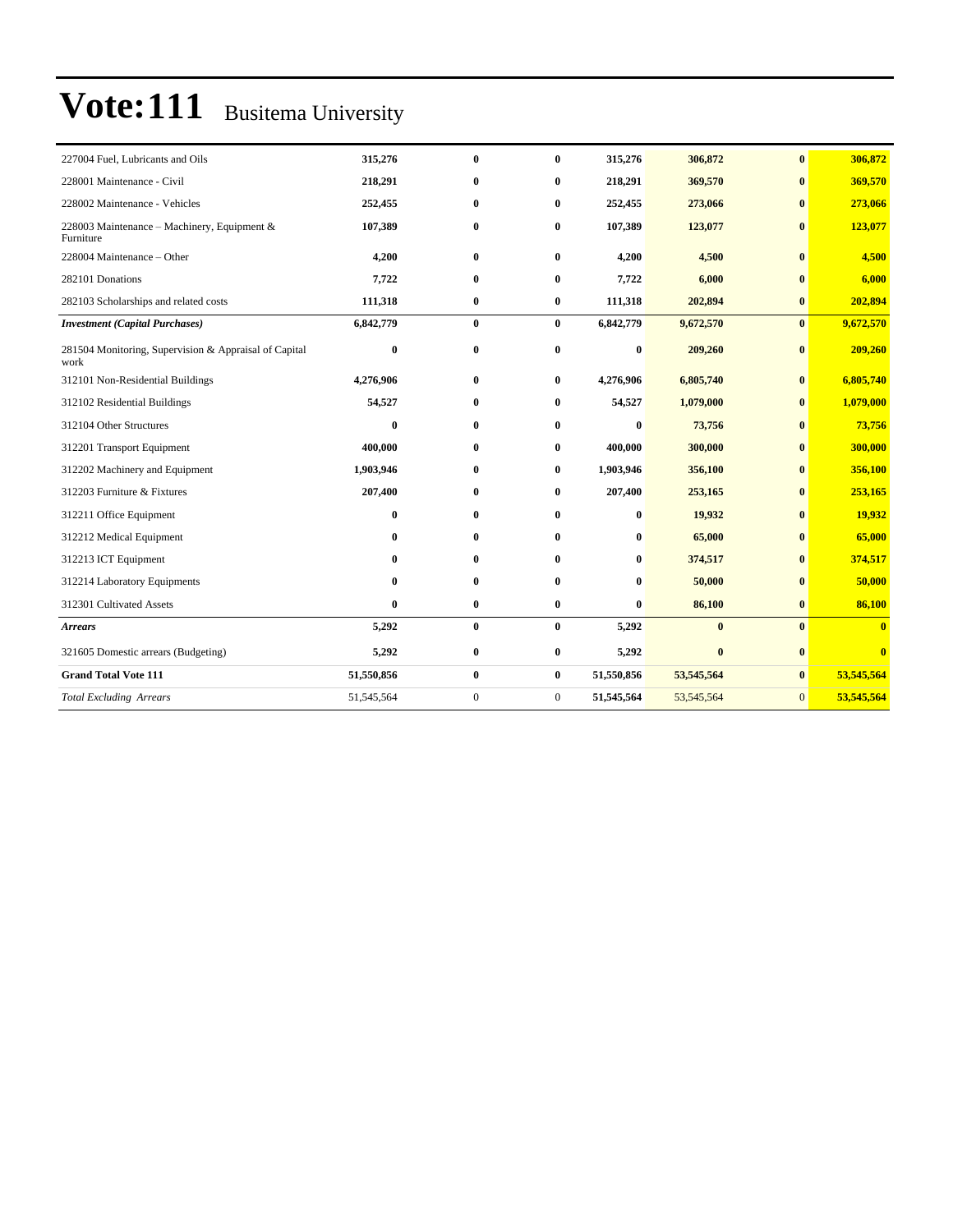### **Table V4: Detailed Estimates by Sub-SubProgramme, Department,Project and Budget Output and Item**

#### *Sub-SubProgrammme 13 Support Services Programme*

*Recurrent Budget Estimates*

#### **Department 02 Academic Affairs**

| Thousand Uganda Shillings                                      |                  | 2020/21 Approved Budget |                  | 2021/22 Approved Estimates |                  |              |                         |
|----------------------------------------------------------------|------------------|-------------------------|------------------|----------------------------|------------------|--------------|-------------------------|
| <b>Outputs Provided</b>                                        | Wage             | Non Wage                | AIA              | <b>Total</b>               | Wage             | Non Wage     | <b>Total</b>            |
| <b>Budget Output 071309 Academic Affairs (Inc.Convocation)</b> |                  |                         |                  |                            |                  |              |                         |
| 211101 General Staff Salaries                                  | 664,785          | $\boldsymbol{0}$        | $\mathbf{0}$     | 664,785                    | 664,785          | $\mathbf{0}$ | 664,785                 |
| 211103 Allowances (Inc. Casuals, Temporary)                    | $\boldsymbol{0}$ | 98,837                  | $\overline{0}$   | 98,837                     | $\mathbf{0}$     | 55,590       | 55,590                  |
| 221001 Advertising and Public Relations                        | $\mathbf{0}$     | 42,000                  | $\boldsymbol{0}$ | 42,000                     | $\mathbf{0}$     | 42,000       | 42,000                  |
| 221002 Workshops and Seminars                                  | $\mathbf{0}$     | 10,400                  | $\boldsymbol{0}$ | 10,400                     | $\mathbf{0}$     | $\mathbf{0}$ | $\mathbf{0}$            |
| 221003 Staff Training                                          | $\mathbf{0}$     | 6,300                   | $\overline{0}$   | 6,300                      | $\mathbf{0}$     | $\mathbf{0}$ | $\mathbf{0}$            |
| 221005 Hire of Venue (chairs, projector, etc)                  | $\mathbf{0}$     | 16,000                  | $\boldsymbol{0}$ | 16,000                     | $\mathbf{0}$     | 4,036        | 4,036                   |
| 221006 Commissions and related charges                         | $\mathbf{0}$     | 36,182                  | $\boldsymbol{0}$ | 36,182                     | $\mathbf{0}$     | 48,000       | 48,000                  |
| 221007 Books, Periodicals & Newspapers                         | $\mathbf{0}$     | 4,800                   | $\boldsymbol{0}$ | 4,800                      | $\mathbf{0}$     | $\mathbf{0}$ | $\overline{\mathbf{0}}$ |
| 221008 Computer supplies and Information Technology (IT)       | $\mathbf{0}$     | $\overline{0}$          | $\overline{0}$   | $\bf{0}$                   | $\mathbf{0}$     | 12,750       | 12,750                  |
| 221009 Welfare and Entertainment                               | $\mathbf{0}$     | 10,900                  | $\boldsymbol{0}$ | 10,900                     | $\mathbf{0}$     | 12,230       | 12,230                  |
| 221011 Printing, Stationery, Photocopying and Binding          | $\mathbf{0}$     | 81,335                  | $\overline{0}$   | 81,335                     | $\mathbf{0}$     | 65,605       | 65,605                  |
| 221012 Small Office Equipment                                  | $\mathbf{0}$     | 6,250                   | $\overline{0}$   | 6,250                      | $\boldsymbol{0}$ | 1,326        | 1,326                   |
| 221017 Subscriptions                                           | $\boldsymbol{0}$ | 43,676                  | $\overline{0}$   | 43,676                     | $\mathbf{0}$     | 35,076       | 35,076                  |
| 222001 Telecommunications                                      | $\boldsymbol{0}$ | 1,439                   | $\boldsymbol{0}$ | 1,439                      | $\boldsymbol{0}$ | 4,730        | 4,730                   |
| 223004 Guard and Security services                             | $\boldsymbol{0}$ | 7,000                   | $\boldsymbol{0}$ | 7,000                      | $\boldsymbol{0}$ | $\mathbf{0}$ | $\overline{\mathbf{0}}$ |
| 224001 Medical Supplies                                        | $\boldsymbol{0}$ | 1,500                   | $\overline{0}$   | 1,500                      | $\boldsymbol{0}$ | $\mathbf{0}$ | $\bf{0}$                |
| 224005 Uniforms, Beddings and Protective Gear                  | $\boldsymbol{0}$ | 8,000                   | $\overline{0}$   | 8,000                      | $\boldsymbol{0}$ | 8,000        | 8,000                   |
| 225001 Consultancy Services- Short term                        | $\boldsymbol{0}$ | 92,967                  | $\overline{0}$   | 92,967                     | $\mathbf{0}$     | 114,967      | 114,967                 |
| 227001 Travel inland                                           | $\boldsymbol{0}$ | 37,583                  | $\boldsymbol{0}$ | 37,583                     | $\boldsymbol{0}$ | 59,384       | 59,384                  |
| 227003 Carriage, Haulage, Freight and transport hire           | $\boldsymbol{0}$ | 8,000                   | $\overline{0}$   | 8,000                      | $\mathbf{0}$     | 964          | 964                     |
| 227004 Fuel, Lubricants and Oils                               | $\boldsymbol{0}$ | 3,500                   | $\boldsymbol{0}$ | 3,500                      | $\mathbf{0}$     | 484          | 484                     |
| 228002 Maintenance - Vehicles                                  | $\boldsymbol{0}$ | 17,069                  | $\overline{0}$   | 17,069                     | $\boldsymbol{0}$ | 13,000       | 13,000                  |
| 228003 Maintenance – Machinery, Equipment & Furniture          | $\boldsymbol{0}$ | 3,500                   | $\overline{0}$   | 3,500                      | $\mathbf{0}$     | 1,500        | 1,500                   |
| 228004 Maintenance - Other                                     | $\boldsymbol{0}$ | 4,200                   | $\overline{0}$   | 4,200                      | $\mathbf{0}$     | $\mathbf{0}$ | $\overline{\mathbf{0}}$ |
| <b>Total Cost of Budget Output 09</b>                          | 664,785          | 541,438                 | 0                | 1,206,222                  | 664,785          | 479,642      | 1,144,427               |
| <b>Total Cost Of Outputs Provided</b>                          | 664,785          | 541,438                 | $\bf{0}$         | 1,206,222                  | 664,785          | 479,642      | 1,144,427               |
| <b>Total Cost for Department 02</b>                            | 664,785          | 541,438                 | $\bf{0}$         | 1,206,222                  | 664,785          | 479,642      | 1,144,427               |
| <b>Total Excluding Arrears</b>                                 | 664,785          | 541,438                 | $\boldsymbol{0}$ | 1,206,222                  | 664,785          | 479,642      | 1,144,427               |
| <b>Department 03 Library Affairs</b>                           |                  |                         |                  |                            |                  |              |                         |

*Thousand Uganda Shillings* **2020/21 Approved Budget 2021/22 Approved Estimates Outputs Provided** Wage Non Wage AIA **Total** Wage Non Wage **Total** *Budget Output 071310 Library Affairs* 211101 General Staff Salaries 603,737 0 0 **603,737** 603,737 0 **603,737** 211103 Allowances (Inc. Casuals, Temporary) 0 18,453 0 **18,453** 0 18,453 **18,453**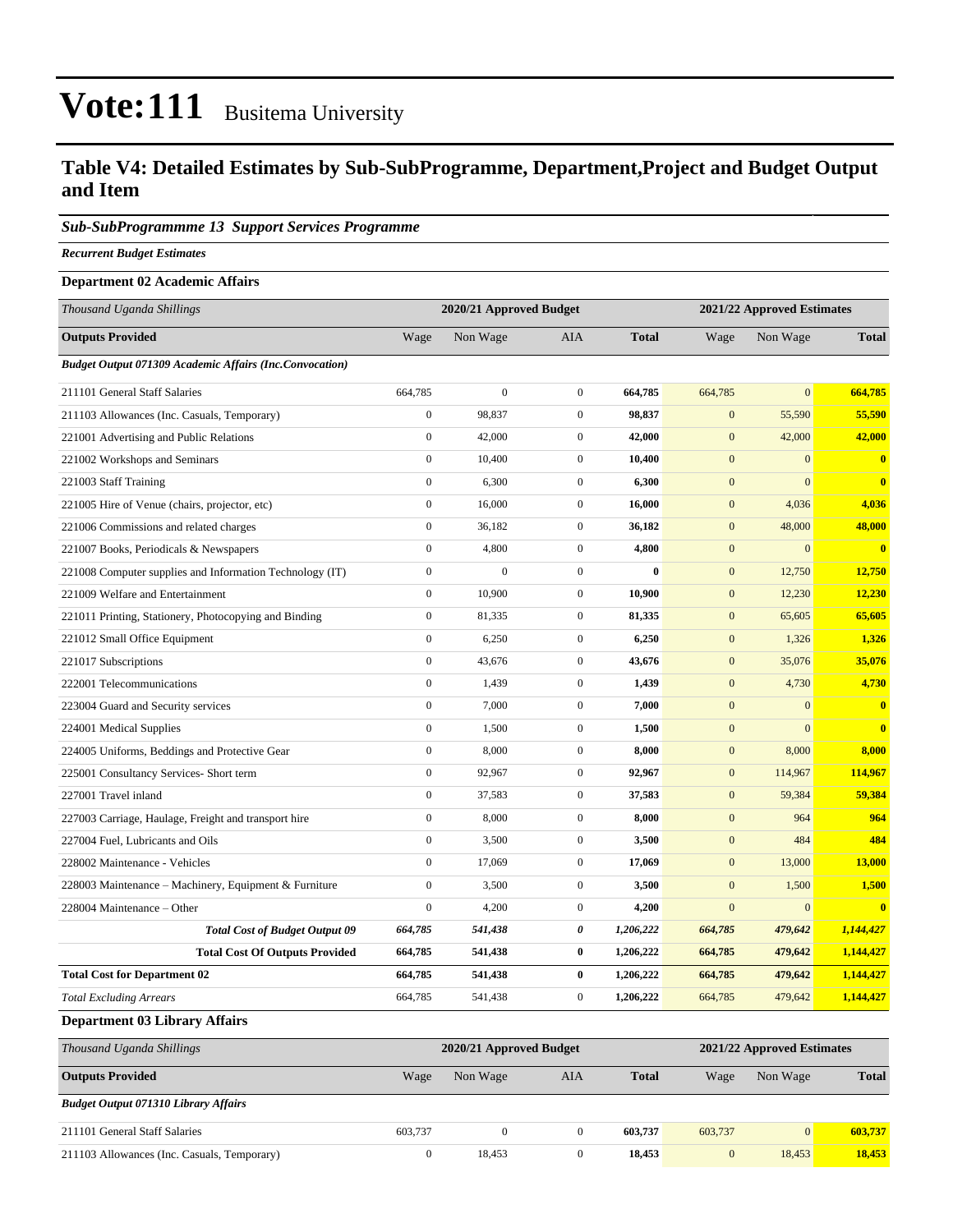| $\mathbf{0}$ | 22,759   | $\Omega$       | 22,759       | $\overline{0}$ | $\overline{0}$ | $\overline{\mathbf{0}}$ |
|--------------|----------|----------------|--------------|----------------|----------------|-------------------------|
| $\mathbf{0}$ | 10,820   | $\mathbf{0}$   | 10,820       | $\mathbf{0}$   | $\overline{0}$ | $\overline{\mathbf{0}}$ |
| $\mathbf{0}$ | 92,302   | $\mathbf{0}$   | 92,302       | $\mathbf{0}$   | 114,622        | 114,622                 |
| $\mathbf{0}$ | 6,000    | $\mathbf{0}$   | 6.000        | $\mathbf{0}$   | 6,800          | 6.800                   |
| $\mathbf{0}$ | 908      | $\Omega$       | 908          | $\mathbf{0}$   | 6,500          | 6,500                   |
| $\mathbf{0}$ | 1,250    | $\mathbf{0}$   | 1,250        | $\mathbf{0}$   | $\overline{0}$ | $\bf{0}$                |
| $\mathbf{0}$ | 34,262   | $\mathbf{0}$   | 34,262       | $\mathbf{0}$   | 47,250         | 47,250                  |
| $\mathbf{0}$ | 8,473    | $\mathbf{0}$   | 8,473        | $\mathbf{0}$   | 13,485         | 13,485                  |
| $\Omega$     | $\Omega$ | $\Omega$       | $\mathbf{0}$ | $\mathbf{0}$   | 11,000         | 11,000                  |
| $\mathbf{0}$ | 6,789    | $\mathbf{0}$   | 6.789        | $\mathbf{0}$   | 10,000         | 10,000                  |
| $\Omega$     | $\Omega$ | $\Omega$       | $\bf{0}$     | $\mathbf{0}$   | 7,490          | 7,490                   |
| $\mathbf{0}$ | 17,106   | $\mathbf{0}$   | 17,106       | $\mathbf{0}$   | 9,440          | 9.440                   |
| $\mathbf{0}$ | 2,000    | $\mathbf{0}$   | 2,000        | $\mathbf{0}$   | 10,000         | 10,000                  |
| $\mathbf{0}$ | 7,156    | $\mathbf{0}$   | 7,156        | $\mathbf{0}$   | 7,058          | 7,058                   |
| 603,737      | 228,279  | 0              | 832,015      | 603,737        | 262,098        | 865,835                 |
| 603,737      | 228,279  | $\bf{0}$       | 832,015      | 603,737        | 262,098        | 865,835                 |
| 603,737      | 228,279  | $\bf{0}$       | 832,015      | 603,737        | 262,098        | 865,835                 |
| 603,737      | 228,279  | $\overline{0}$ | 832,015      | 603,737        | 262,098        | 865,835                 |
|              |          |                |              |                |                |                         |

#### **Department 04 Student Affairs**

| Thousand Uganda Shillings                                                    |                | 2020/21 Approved Budget |                |              |                  | 2021/22 Approved Estimates |                         |
|------------------------------------------------------------------------------|----------------|-------------------------|----------------|--------------|------------------|----------------------------|-------------------------|
| <b>Outputs Provided</b>                                                      | Wage           | Non Wage                | <b>AIA</b>     | <b>Total</b> | Wage             | Non Wage                   | <b>Total</b>            |
| Budget Output 071311 Student Affairs (Sports affairs, guild affairs, chapel) |                |                         |                |              |                  |                            |                         |
| 211101 General Staff Salaries                                                | 611,412        | $\mathbf{0}$            | $\overline{0}$ | 611,412      | 611,412          | $\overline{0}$             | 611,412                 |
| 211103 Allowances (Inc. Casuals, Temporary)                                  | $\overline{0}$ | 1,094,769               | $\Omega$       | 1,094,769    | $\mathbf{0}$     | 991,358                    | 991,358                 |
| 213002 Incapacity, death benefits and funeral expenses                       | $\overline{0}$ | 1,050                   | $\overline{0}$ | 1,050        | $\boldsymbol{0}$ | 2,100                      | 2,100                   |
| 221002 Workshops and Seminars                                                | $\overline{0}$ | 26,689                  | $\overline{0}$ | 26,689       | $\mathbf{0}$     | 924                        | 924                     |
| 221003 Staff Training                                                        | $\mathbf{0}$   | 13,394                  | $\overline{0}$ | 13,394       | $\mathbf{0}$     | 3,042                      | 3,042                   |
| 221005 Hire of Venue (chairs, projector, etc)                                | $\overline{0}$ | $\overline{0}$          | $\overline{0}$ | $\bf{0}$     | $\mathbf{0}$     | 2,000                      | 2,000                   |
| 221007 Books, Periodicals & Newspapers                                       | $\overline{0}$ | 1,501                   | $\overline{0}$ | 1,501        | $\mathbf{0}$     | $\mathbf{0}$               | $\overline{\mathbf{0}}$ |
| 221008 Computer supplies and Information Technology (IT)                     | $\overline{0}$ | $\mathbf{0}$            | $\overline{0}$ | $\bf{0}$     | $\mathbf{0}$     | 3,180                      | 3,180                   |
| 221009 Welfare and Entertainment                                             | $\mathbf{0}$   | 26,480                  | $\overline{0}$ | 26,480       | $\mathbf{0}$     | 77,953                     | 77,953                  |
| 221011 Printing, Stationery, Photocopying and Binding                        | $\mathbf{0}$   | 21,094                  | $\overline{0}$ | 21,094       | $\boldsymbol{0}$ | 13,380                     | 13,380                  |
| 221012 Small Office Equipment                                                | $\Omega$       | 300                     | $\Omega$       | 300          | $\mathbf{0}$     | 1,800                      | 1,800                   |
| 221017 Subscriptions                                                         | $\overline{0}$ | 62,200                  | $\overline{0}$ | 62,200       | $\mathbf{0}$     | 19,200                     | 19,200                  |
| 222001 Telecommunications                                                    | $\mathbf{0}$   | 5,320                   | $\overline{0}$ | 5,320        | $\mathbf{0}$     | 9,158                      | 9,158                   |
| 222003 Information and communications technology (ICT)                       | $\mathbf{0}$   | $\mathbf{0}$            | $\Omega$       | $\mathbf{0}$ | $\mathbf{0}$     | 4,000                      | 4,000                   |
| 223006 Water                                                                 | $\mathbf{0}$   | 2,400                   | $\mathbf{0}$   | 2,400        | $\boldsymbol{0}$ | $\Omega$                   | $\overline{\mathbf{0}}$ |
| 224001 Medical Supplies                                                      | $\mathbf{0}$   | $\overline{0}$          | $\overline{0}$ | $\bf{0}$     | $\mathbf{0}$     | 126,735                    | 126,735                 |
| 224004 Cleaning and Sanitation                                               | $\mathbf{0}$   | 59,185                  | $\overline{0}$ | 59,185       | $\mathbf{0}$     | 64,313                     | 64,313                  |
| 224005 Uniforms, Beddings and Protective Gear                                | $\mathbf{0}$   | $\mathbf{0}$            | $\Omega$       | $\mathbf{0}$ | $\mathbf{0}$     | 4,208                      | 4,208                   |
| 227001 Travel inland                                                         | $\mathbf{0}$   | 48,445                  | $\overline{0}$ | 48,445       | $\mathbf{0}$     | 90,056                     | 90,056                  |
| 227003 Carriage, Haulage, Freight and transport hire                         | $\Omega$       | $\mathbf{0}$            | $\Omega$       | $\bf{0}$     | $\mathbf{0}$     | 1,000                      | 1,000                   |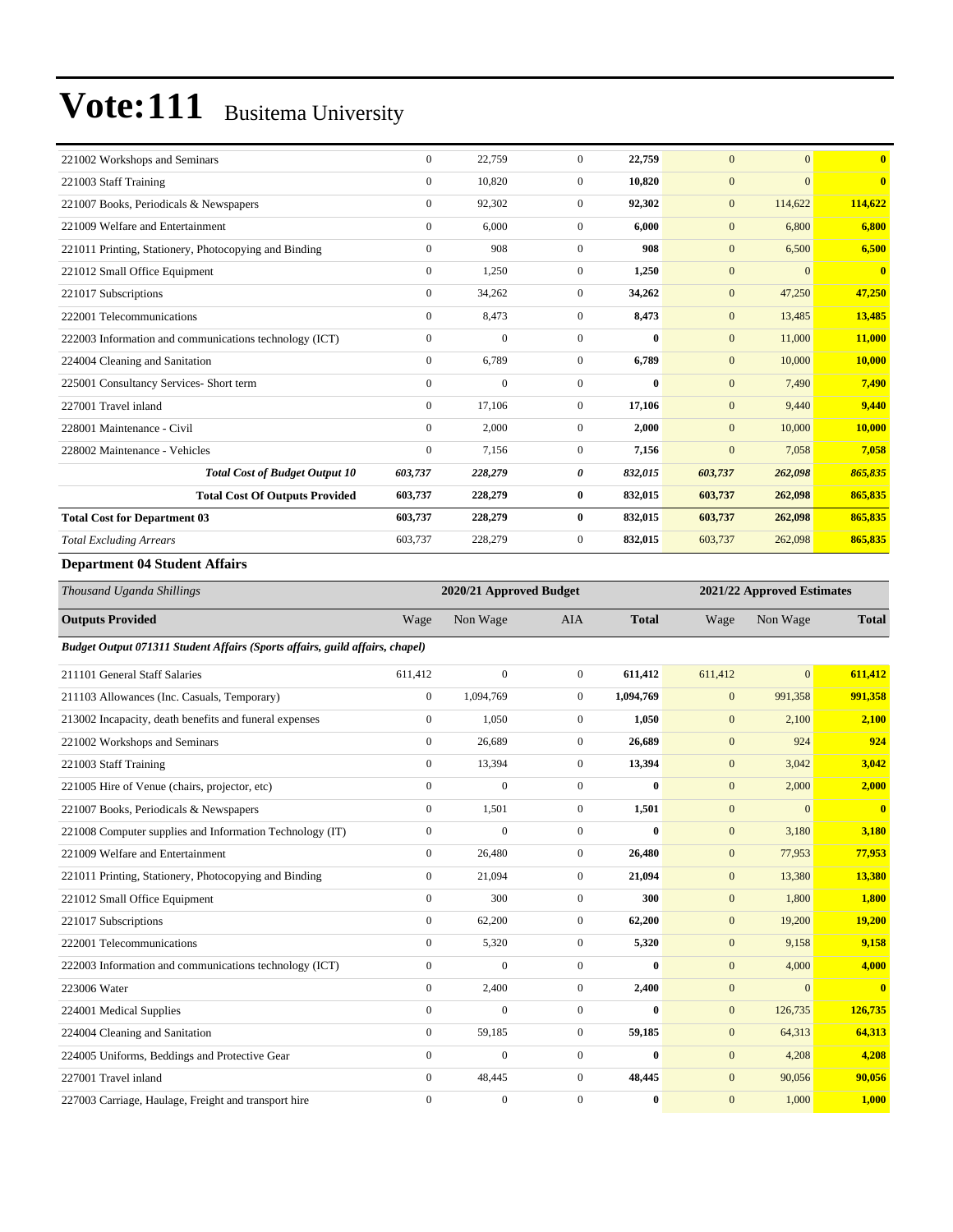| 227004 Fuel, Lubricants and Oils                         | $\mathbf{0}$     | $\mathbf{0}$            | $\mathbf{0}$     | $\bf{0}$     | $\mathbf{0}$     | 1,827                      | 1,827         |
|----------------------------------------------------------|------------------|-------------------------|------------------|--------------|------------------|----------------------------|---------------|
| 228001 Maintenance - Civil                               | $\boldsymbol{0}$ | 23,824                  | $\boldsymbol{0}$ | 23,824       | $\mathbf{0}$     | 109,803                    | 109,803       |
| 228002 Maintenance - Vehicles                            | $\boldsymbol{0}$ | 29,337                  | $\boldsymbol{0}$ | 29,337       | $\mathbf{0}$     | 29,337                     | 29,337        |
| 228003 Maintenance - Machinery, Equipment & Furniture    | $\boldsymbol{0}$ | 9,309                   | $\mathbf{0}$     | 9,309        | $\mathbf{0}$     | 375                        | 375           |
| <b>Total Cost of Budget Output 11</b>                    | 611,412          | 1,425,296               | 0                | 2,036,708    | 611,412          | 1,555,748                  | 2,167,160     |
| <b>Total Cost Of Outputs Provided</b>                    | 611,412          | 1,425,296               | $\bf{0}$         | 2,036,708    | 611,412          | 1,555,748                  | 2,167,160     |
| <b>Total Cost for Department 04</b>                      | 611,412          | 1,425,296               | $\bf{0}$         | 2,036,708    | 611,412          | 1,555,748                  | 2,167,160     |
| <b>Total Excluding Arrears</b>                           | 611,412          | 1,425,296               | $\boldsymbol{0}$ | 2,036,708    | 611,412          | 1,555,748                  | 2,167,160     |
| <b>Department 11 Vice Chancellor's Office</b>            |                  |                         |                  |              |                  |                            |               |
| Thousand Uganda Shillings                                |                  | 2020/21 Approved Budget |                  |              |                  | 2021/22 Approved Estimates |               |
| <b>Outputs Provided</b>                                  | Wage             | Non Wage                | AIA              | <b>Total</b> | Wage             | Non Wage                   | <b>Total</b>  |
| <b>Budget Output 071301 Administrative Services</b>      |                  |                         |                  |              |                  |                            |               |
| 211101 General Staff Salaries                            | 1,025,205        | $\boldsymbol{0}$        | $\mathbf{0}$     | 1,025,205    | 1,025,205        | $\mathbf{0}$               | 1,025,205     |
| 211103 Allowances (Inc. Casuals, Temporary)              | $\boldsymbol{0}$ | 78,260                  | $\boldsymbol{0}$ | 78,260       | $\boldsymbol{0}$ | 108,264                    | 108,264       |
| 221001 Advertising and Public Relations                  | $\boldsymbol{0}$ | 39,400                  | $\mathbf{0}$     | 39,400       | $\mathbf{0}$     | 16,400                     | 16,400        |
| 221002 Workshops and Seminars                            | $\boldsymbol{0}$ | 54,403                  | $\boldsymbol{0}$ | 54,403       | $\mathbf{0}$     | 86,584                     | 86,584        |
| 221003 Staff Training                                    | $\boldsymbol{0}$ | 74,326                  | $\mathbf{0}$     | 74,326       | $\boldsymbol{0}$ | 58,153                     | 58,153        |
| 221006 Commissions and related charges                   | $\boldsymbol{0}$ | 9,440                   | $\mathbf{0}$     | 9,440        | $\boldsymbol{0}$ | 9,280                      | 9,280         |
| 221007 Books, Periodicals & Newspapers                   | $\boldsymbol{0}$ | 14,480                  | $\boldsymbol{0}$ | 14,480       | $\boldsymbol{0}$ | 2,160                      | 2,160         |
| 221008 Computer supplies and Information Technology (IT) | $\boldsymbol{0}$ | 2,200                   | $\mathbf{0}$     | 2,200        | $\boldsymbol{0}$ | 8,200                      | 8,200         |
| 221009 Welfare and Entertainment                         | $\boldsymbol{0}$ | 17,184                  | $\boldsymbol{0}$ | 17,184       | $\mathbf{0}$     | 20,630                     | 20,630        |
| 221011 Printing, Stationery, Photocopying and Binding    | $\boldsymbol{0}$ | 31,723                  | $\boldsymbol{0}$ | 31,723       | $\boldsymbol{0}$ | 44,318                     | 44,318        |
| 221012 Small Office Equipment                            | $\boldsymbol{0}$ | 1,356                   | $\mathbf{0}$     | 1,356        | $\boldsymbol{0}$ | 1,636                      | 1,636         |
| 221017 Subscriptions                                     | $\boldsymbol{0}$ | 60,284                  | $\boldsymbol{0}$ | 60,284       | $\boldsymbol{0}$ | 41,850                     | 41,850        |
| 222001 Telecommunications                                | $\boldsymbol{0}$ | 21,207                  | $\mathbf{0}$     | 21,207       | $\boldsymbol{0}$ | 25,430                     | 25,430        |
| 222002 Postage and Courier                               | $\boldsymbol{0}$ | 131                     | $\boldsymbol{0}$ | 131          | $\mathbf{0}$     | $\mathbf{0}$               | $\mathbf{0}$  |
| 222003 Information and communications technology (ICT)   | $\boldsymbol{0}$ | $\boldsymbol{0}$        | $\boldsymbol{0}$ | $\bf{0}$     | $\boldsymbol{0}$ | 10,000                     | <b>10,000</b> |
| 223003 Rent – (Produced Assets) to private entities      | $\boldsymbol{0}$ | 10,800                  | $\boldsymbol{0}$ | 10,800       | $\boldsymbol{0}$ | 8,400                      | 8,400         |
| 223005 Electricity                                       | $\boldsymbol{0}$ | 2,400                   | $\boldsymbol{0}$ | 2,400        | $\boldsymbol{0}$ | 1,800                      | 1,800         |
| 223006 Water                                             | $\boldsymbol{0}$ | 840                     | $\overline{0}$   | 840          | $\mathbf{0}$     | 600                        | 600           |
| 223007 Other Utilities- (fuel, gas, firewood, charcoal)  | $\boldsymbol{0}$ | 2,760                   | $\boldsymbol{0}$ | 2,760        | $\boldsymbol{0}$ | 2,880                      | 2,880         |
| 224001 Medical Supplies                                  | $\boldsymbol{0}$ | $\boldsymbol{0}$        | $\overline{0}$   | $\bf{0}$     | $\boldsymbol{0}$ | 100                        | <b>100</b>    |
| 224004 Cleaning and Sanitation                           | $\boldsymbol{0}$ | 12,550                  | $\boldsymbol{0}$ | 12,550       | $\boldsymbol{0}$ | 9,150                      | 9,150         |
| 224006 Agricultural Supplies                             | $\boldsymbol{0}$ | $\boldsymbol{0}$        | $\boldsymbol{0}$ | $\bf{0}$     | $\boldsymbol{0}$ | 10,000                     | <b>10,000</b> |
| 226001 Insurances                                        | $\boldsymbol{0}$ | 100                     | $\boldsymbol{0}$ | 100          | $\boldsymbol{0}$ | 90                         | 90            |
| 227001 Travel inland                                     | $\boldsymbol{0}$ | 129,873                 | $\boldsymbol{0}$ | 129,873      | $\boldsymbol{0}$ | 112,149                    | 112,149       |
| 227002 Travel abroad                                     | $\boldsymbol{0}$ | 79,908                  | $\boldsymbol{0}$ | 79,908       | $\boldsymbol{0}$ | 25,641                     | 25,641        |
| 227004 Fuel, Lubricants and Oils                         | $\boldsymbol{0}$ | 4,800                   | $\boldsymbol{0}$ | 4,800        | $\boldsymbol{0}$ | 4,800                      | 4,800         |
| 228001 Maintenance - Civil                               | $\boldsymbol{0}$ | 3,720                   | $\boldsymbol{0}$ | 3,720        | $\boldsymbol{0}$ | 7,104                      | 7,104         |
| 228002 Maintenance - Vehicles                            | $\boldsymbol{0}$ | 52,293                  | $\boldsymbol{0}$ | 52,293       | $\boldsymbol{0}$ | 51,871                     | 51,871        |
| 282101 Donations                                         | $\boldsymbol{0}$ | 7,722                   | $\overline{0}$   | 7,722        | $\mathbf{0}$     | 6,000                      | 6,000         |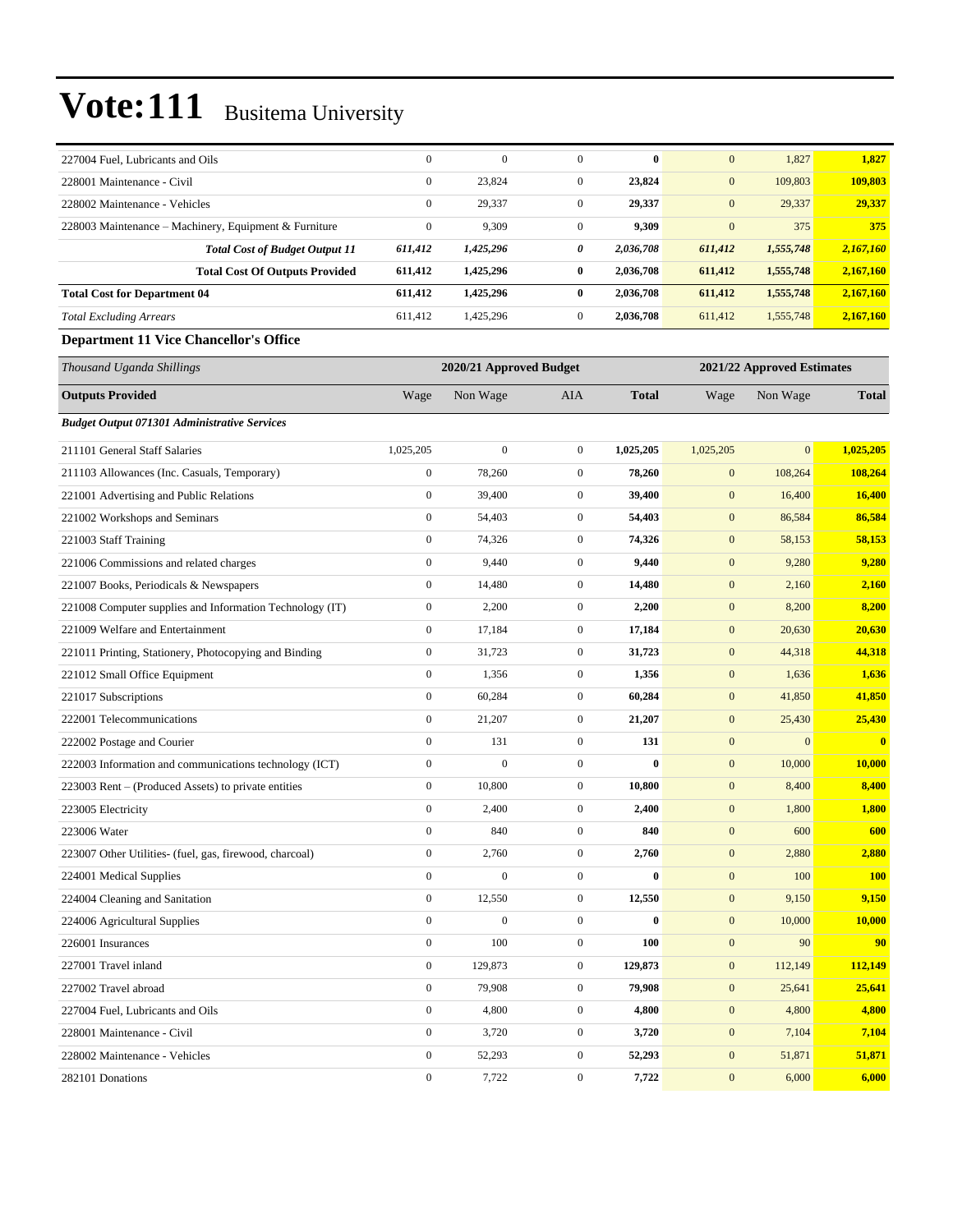| 282103 Scholarships and related costs                              | $\boldsymbol{0}$ | 20,000                  | $\boldsymbol{0}$ | 20,000                | $\mathbf{0}$          | $\overline{0}$             | $\bf{0}$         |
|--------------------------------------------------------------------|------------------|-------------------------|------------------|-----------------------|-----------------------|----------------------------|------------------|
| <b>Total Cost of Budget Output 01</b>                              | 1,025,205        | 732,160                 | 0                | 1,757,365             | 1,025,205             | 673,489                    | 1,698,694        |
| <b>Budget Output 071312 Research, Consultancy and Publications</b> |                  |                         |                  |                       |                       |                            |                  |
| 211103 Allowances (Inc. Casuals, Temporary)                        | $\mathbf{0}$     | $\boldsymbol{0}$        | $\mathbf{0}$     | $\bf{0}$              | $\mathbf{0}$          | 60,500                     | 60,500           |
| 227002 Travel abroad                                               | $\mathbf{0}$     | $\boldsymbol{0}$        | $\overline{0}$   | $\bf{0}$              | $\mathbf{0}$          | 12,000                     | <b>12,000</b>    |
| 282103 Scholarships and related costs                              | $\mathbf{0}$     | $\boldsymbol{0}$        | $\overline{0}$   | $\bf{0}$              | $\mathbf{0}$          | 72,500                     | 72,500           |
| <b>Total Cost of Budget Output 12</b>                              | $\pmb{\theta}$   | 0                       | 0                | $\boldsymbol{\theta}$ | $\boldsymbol{\theta}$ | 145,000                    | 145,000          |
| <b>Total Cost Of Outputs Provided</b>                              | 1,025,205        | 732,160                 | $\bf{0}$         | 1,757,365             | 1,025,205             | 818,489                    | 1,843,694        |
| <b>Total Cost for Department 11</b>                                | 1,025,205        | 732,160                 | $\bf{0}$         | 1,757,365             | 1,025,205             | 818,489                    | 1,843,694        |
| <b>Total Excluding Arrears</b>                                     | 1,025,205        | 732,160                 | $\mathbf{0}$     | 1,757,365             | 1,025,205             | 818,489                    | 1,843,694        |
| <b>Department 12 University Secretary</b>                          |                  |                         |                  |                       |                       |                            |                  |
| Thousand Uganda Shillings                                          |                  | 2020/21 Approved Budget |                  |                       |                       | 2021/22 Approved Estimates |                  |
| <b>Outputs Provided</b>                                            | Wage             | Non Wage                | AIA              | <b>Total</b>          | Wage                  | Non Wage                   | <b>Total</b>     |
| <b>Budget Output 071301 Administrative Services</b>                |                  |                         |                  |                       |                       |                            |                  |
| 211101 General Staff Salaries                                      | 2,425,889        | $\boldsymbol{0}$        | $\overline{0}$   | 2,425,889             | 2,425,889             | $\overline{0}$             | 2,425,889        |
| 211103 Allowances (Inc. Casuals, Temporary)                        | $\mathbf{0}$     | 175,039                 | $\mathbf{0}$     | 175,039               | $\mathbf{0}$          | 79,784                     | 79,784           |
| 212101 Social Security Contributions                               | $\mathbf{0}$     | 2,953,535               | $\mathbf{0}$     | 2,953,535             | $\mathbf{0}$          | 2,938,775                  | 2,938,775        |
| 213001 Medical expenses (To employees)                             | $\boldsymbol{0}$ | 121,765                 | $\mathbf{0}$     | 121,765               | $\mathbf{0}$          | $\boldsymbol{0}$           | $\boldsymbol{0}$ |
| 213002 Incapacity, death benefits and funeral expenses             | $\boldsymbol{0}$ | 29,000                  | $\mathbf{0}$     | 29,000                | $\mathbf{0}$          | 29,000                     | 29,000           |
| 213004 Gratuity Expenses                                           | $\boldsymbol{0}$ | 266,957                 | $\mathbf{0}$     | 266,957               | $\mathbf{0}$          | 266,957                    | 266,957          |
| 221002 Workshops and Seminars                                      | $\boldsymbol{0}$ | 69,252                  | $\mathbf{0}$     | 69,252                | $\mathbf{0}$          | 72,232                     | 72,232           |
| 221003 Staff Training                                              | $\boldsymbol{0}$ | 45,695                  | $\mathbf{0}$     | 45,695                | $\mathbf{0}$          | 47,935                     | 47,935           |
| 221004 Recruitment Expenses                                        | $\boldsymbol{0}$ | 25,000                  | $\mathbf{0}$     | 25,000                | $\mathbf{0}$          | 29,800                     | 29,800           |
| 221006 Commissions and related charges                             | $\mathbf{0}$     | 425,969                 | $\mathbf{0}$     | 425,969               | $\mathbf{0}$          | 414,334                    | 414,334          |
| 221007 Books, Periodicals & Newspapers                             | $\boldsymbol{0}$ | 3,272                   | $\mathbf{0}$     | 3,272                 | $\mathbf{0}$          | 2,600                      | 2,600            |
| 221008 Computer supplies and Information Technology (IT)           | $\mathbf{0}$     | 40,374                  | $\mathbf{0}$     | 40,374                | $\mathbf{0}$          | 120,660                    | 120,660          |
| 221009 Welfare and Entertainment                                   | $\boldsymbol{0}$ | 67,376                  | $\mathbf{0}$     | 67,376                | $\mathbf{0}$          | 28,389                     | 28,389           |
| 221011 Printing, Stationery, Photocopying and Binding              | $\boldsymbol{0}$ | 46,350                  | $\mathbf{0}$     | 46,350                | $\mathbf{0}$          | 40,774                     | 40,774           |
| 221012 Small Office Equipment                                      | $\mathbf{0}$     | 1,000                   | $\mathbf{0}$     | 1,000                 | $\mathbf{0}$          | 2,887                      | 2,887            |
| 221014 Bank Charges and other Bank related costs                   | $\boldsymbol{0}$ | 180                     | $\boldsymbol{0}$ | 180                   | $\boldsymbol{0}$      | $\mathbf{0}$               |                  |
| 221017 Subscriptions                                               | $\boldsymbol{0}$ | 100,444                 | $\mathbf{0}$     | 100,444               | $\mathbf{0}$          | 102,444                    | 102,444          |
| 222001 Telecommunications                                          | $\boldsymbol{0}$ | 21,058                  | $\boldsymbol{0}$ | 21,058                | $\mathbf{0}$          | 35,140                     | 35,140           |
| 222002 Postage and Courier                                         | $\boldsymbol{0}$ | 1,100                   | $\boldsymbol{0}$ | 1,100                 | $\boldsymbol{0}$      | 1,500                      | 1,500            |
| 222003 Information and communications technology (ICT)             | $\boldsymbol{0}$ | 280,000                 | $\boldsymbol{0}$ | 280,000               | $\boldsymbol{0}$      | 336,302                    | 336,302          |
| 223001 Property Expenses                                           | $\boldsymbol{0}$ | $\boldsymbol{0}$        | $\boldsymbol{0}$ | $\bf{0}$              | $\mathbf{0}$          | 1,936                      | 1,936            |
| 223003 Rent – (Produced Assets) to private entities                | $\boldsymbol{0}$ | 20,115                  | $\boldsymbol{0}$ | 20,115                | $\boldsymbol{0}$      | $\boldsymbol{0}$           | $\mathbf{0}$     |
| 223004 Guard and Security services                                 | $\boldsymbol{0}$ | 16,000                  | $\boldsymbol{0}$ | 16,000                | $\boldsymbol{0}$      | 65,899                     | 65,899           |
| 223005 Electricity                                                 | $\boldsymbol{0}$ | 162,080                 | $\boldsymbol{0}$ | 162,080               | $\mathbf{0}$          | 162,080                    | 162,080          |
| 223006 Water                                                       | $\boldsymbol{0}$ | 34,091                  | $\boldsymbol{0}$ | 34,091                | $\mathbf{0}$          | 24,091                     | 24,091           |
| 224001 Medical Supplies                                            | $\boldsymbol{0}$ | 126,735                 | $\boldsymbol{0}$ | 126,735               | $\mathbf{0}$          | $\boldsymbol{0}$           | $\boldsymbol{0}$ |
| 224004 Cleaning and Sanitation                                     | $\boldsymbol{0}$ | 13,460                  | $\boldsymbol{0}$ | 13,460                | $\mathbf{0}$          | 10,300                     | 10,300           |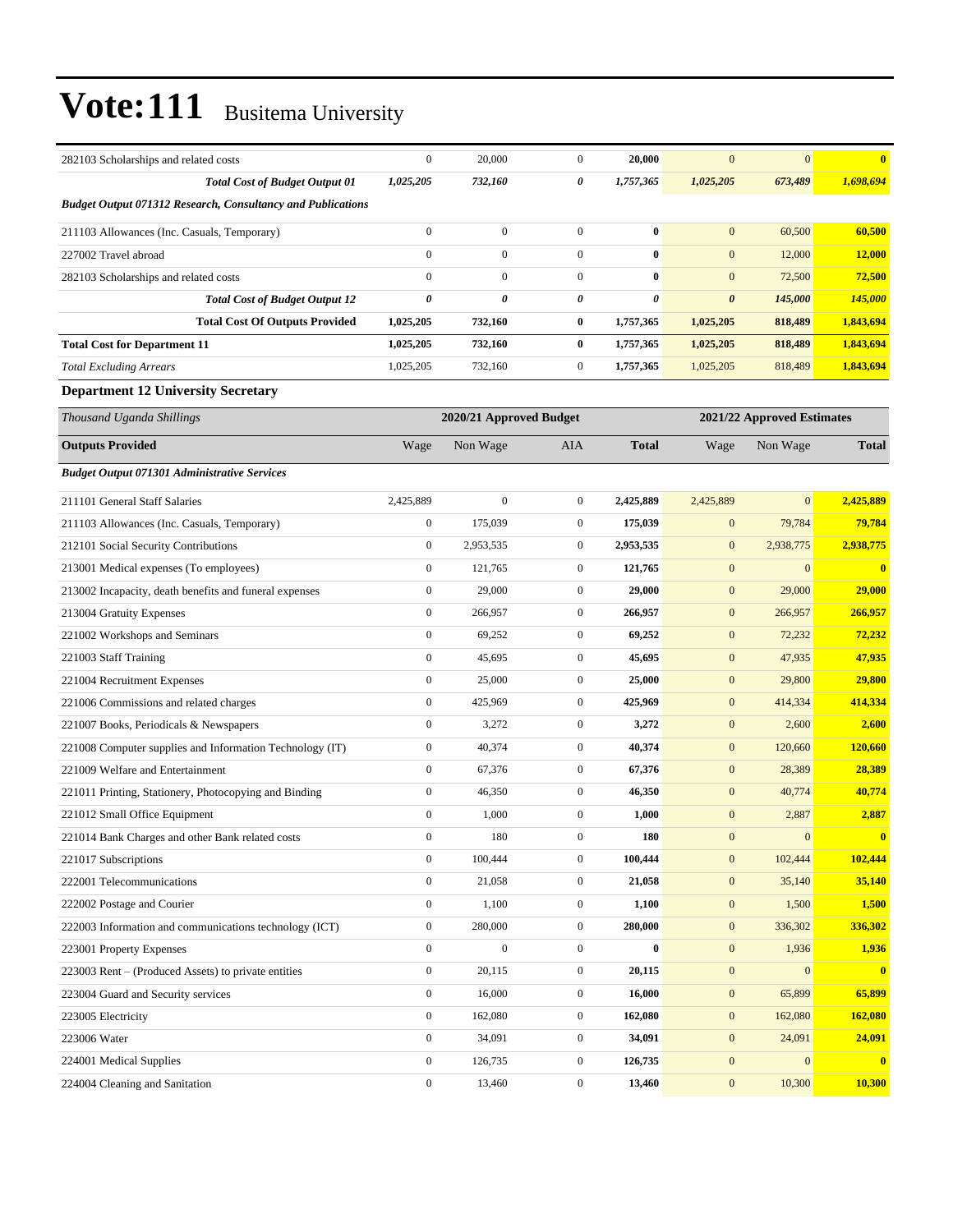| 224005 Uniforms, Beddings and Protective Gear         | $\mathbf{0}$     | 4,241     | $\Omega$       | 4,241     | $\mathbf{0}$ | 3,500        | 3,500                   |
|-------------------------------------------------------|------------------|-----------|----------------|-----------|--------------|--------------|-------------------------|
| 224006 Agricultural Supplies                          | $\mathbf{0}$     | 5,935     | $\overline{0}$ | 5,935     | $\mathbf{0}$ | $\mathbf{0}$ | $\mathbf{0}$            |
| 225001 Consultancy Services- Short term               | $\mathbf{0}$     | 39,757    | $\overline{0}$ | 39,757    | $\mathbf{0}$ | 79,408       | 79,408                  |
| 225002 Consultancy Services-Long-term                 | $\mathbf{0}$     | 59,408    | $\overline{0}$ | 59,408    | $\mathbf{0}$ | $\mathbf{0}$ | $\overline{\mathbf{0}}$ |
| 226001 Insurances                                     | $\mathbf{0}$     | 50,000    | $\overline{0}$ | 50,000    | $\mathbf{0}$ | 65,000       | 65,000                  |
| 227001 Travel inland                                  | $\mathbf{0}$     | 155,760   | $\mathbf{0}$   | 155,760   | $\mathbf{0}$ | 154,789      | 154,789                 |
| 227002 Travel abroad                                  | $\mathbf{0}$     | 12,600    | $\overline{0}$ | 12,600    | $\mathbf{0}$ | $\mathbf{0}$ | $\mathbf{0}$            |
| 227004 Fuel, Lubricants and Oils                      | $\mathbf{0}$     | 209,776   | $\overline{0}$ | 209,776   | $\mathbf{0}$ | 199,776      | 199,776                 |
| 228001 Maintenance - Civil                            | $\mathbf{0}$     | 71,048    | $\overline{0}$ | 71,048    | $\mathbf{0}$ | 70,188       | 70,188                  |
| 228002 Maintenance - Vehicles                         | $\mathbf{0}$     | 42,000    | $\overline{0}$ | 42,000    | $\mathbf{0}$ | 42,000       | 42,000                  |
| 228003 Maintenance – Machinery, Equipment & Furniture | $\boldsymbol{0}$ | 46,000    | $\overline{0}$ | 46,000    | $\mathbf{0}$ | 37,500       | 37,500                  |
| <b>Total Cost of Budget Output 01</b>                 | 2,425,889        | 5,742,371 | 0              | 8,168,261 | 2,425,889    | 5,465,980    | 7,891,869               |
| <b>Total Cost Of Outputs Provided</b>                 | 2,425,889        | 5,742,371 | $\bf{0}$       | 8,168,261 | 2,425,889    | 5,465,980    | 7,891,869               |
| <b>Total Cost for Department 12</b>                   | 2,425,889        | 5,742,371 | $\bf{0}$       | 8,168,261 | 2,425,889    | 5,465,980    | 7,891,869               |
| <b>Total Excluding Arrears</b>                        | 2,425,889        | 5,742,371 | $\overline{0}$ | 8,168,261 | 2,425,889    | 5,465,980    | 7,891,869               |

#### **Department 13 Finance**

| Thousand Uganda Shillings                                                |                  | 2020/21 Approved Budget | 2021/22 Approved Estimates |              |              |                |                         |
|--------------------------------------------------------------------------|------------------|-------------------------|----------------------------|--------------|--------------|----------------|-------------------------|
| <b>Outputs Provided</b>                                                  | Wage             | Non Wage                | <b>AIA</b>                 | <b>Total</b> | Wage         | Non Wage       | <b>Total</b>            |
| <b>Budget Output 071302 Financial Management and Accounting Services</b> |                  |                         |                            |              |              |                |                         |
| 211101 General Staff Salaries                                            | 785,137          | $\overline{0}$          | $\overline{0}$             | 785,137      | 785,137      | $\overline{0}$ | 785,137                 |
| 211103 Allowances (Inc. Casuals, Temporary)                              | $\boldsymbol{0}$ | 6,192                   | $\overline{0}$             | 6,192        | $\mathbf{0}$ | 1,992          | 1,992                   |
| 221002 Workshops and Seminars                                            | $\mathbf{0}$     | 37,900                  | $\overline{0}$             | 37,900       | $\mathbf{0}$ | 21,171         | 21,171                  |
| 221007 Books, Periodicals & Newspapers                                   | $\mathbf{0}$     | 1,940                   | $\overline{0}$             | 1,940        | $\mathbf{0}$ | $\mathbf{0}$   | $\overline{\mathbf{0}}$ |
| 221008 Computer supplies and Information Technology (IT)                 | $\mathbf{0}$     | 8,000                   | $\overline{0}$             | 8,000        | $\mathbf{0}$ | 9,475          | 9,475                   |
| 221009 Welfare and Entertainment                                         | $\mathbf{0}$     | 11,040                  | $\boldsymbol{0}$           | 11,040       | $\mathbf{0}$ | 15,773         | 15,773                  |
| 221011 Printing, Stationery, Photocopying and Binding                    | $\mathbf{0}$     | 3,635                   | $\overline{0}$             | 3,635        | $\mathbf{0}$ | 12,149         | 12,149                  |
| 221012 Small Office Equipment                                            | $\mathbf{0}$     | 800                     | $\overline{0}$             | 800          | $\mathbf{0}$ | 1,560          | 1,560                   |
| 221017 Subscriptions                                                     | $\mathbf{0}$     | 6,000                   | $\overline{0}$             | 6,000        | $\mathbf{0}$ | 6,000          | 6,000                   |
| 222001 Telecommunications                                                | $\mathbf{0}$     | 6,240                   | $\boldsymbol{0}$           | 6,240        | $\mathbf{0}$ | 6,600          | 6,600                   |
| 224004 Cleaning and Sanitation                                           | $\mathbf{0}$     | $\overline{0}$          | $\overline{0}$             | $\bf{0}$     | $\mathbf{0}$ | 2,040          | 2,040                   |
| 224005 Uniforms, Beddings and Protective Gear                            | $\mathbf{0}$     | $\overline{0}$          | $\overline{0}$             | $\bf{0}$     | $\mathbf{0}$ | 1,500          | 1,500                   |
| 227001 Travel inland                                                     | $\mathbf{0}$     | 30,082                  | $\overline{0}$             | 30,082       | $\mathbf{0}$ | 44,380         | 44,380                  |
| 227002 Travel abroad                                                     | $\mathbf{0}$     | 12,600                  | $\mathbf{0}$               | 12,600       | $\mathbf{0}$ | $\mathbf{0}$   | $\overline{\mathbf{0}}$ |
| 228002 Maintenance - Vehicles                                            | $\mathbf{0}$     | 17,000                  | $\overline{0}$             | 17,000       | $\mathbf{0}$ | 17,000         | 17,000                  |
| 228003 Maintenance - Machinery, Equipment & Furniture                    | $\mathbf{0}$     | $\boldsymbol{0}$        | $\mathbf{0}$               | $\bf{0}$     | $\mathbf{0}$ | 500            | 500                     |
| <b>Total Cost of Budget Output 02</b>                                    | 785,137          | 141,429                 | 0                          | 926,566      | 785,137      | 140,140        | 925,277                 |
| <b>Total Cost Of Outputs Provided</b>                                    | 785,137          | 141,429                 | $\bf{0}$                   | 926,566      | 785,137      | 140,140        | 925,277                 |
| <b>Total Cost for Department 13</b>                                      | 785,137          | 141,429                 | $\bf{0}$                   | 926,566      | 785,137      | 140,140        | 925,277                 |
| <b>Total Excluding Arrears</b>                                           | 785,137          | 141,429                 | $\overline{0}$             | 926,566      | 785,137      | 140,140        | 925,277                 |
| <b>Development Budget Estimates</b>                                      |                  |                         |                            |              |              |                |                         |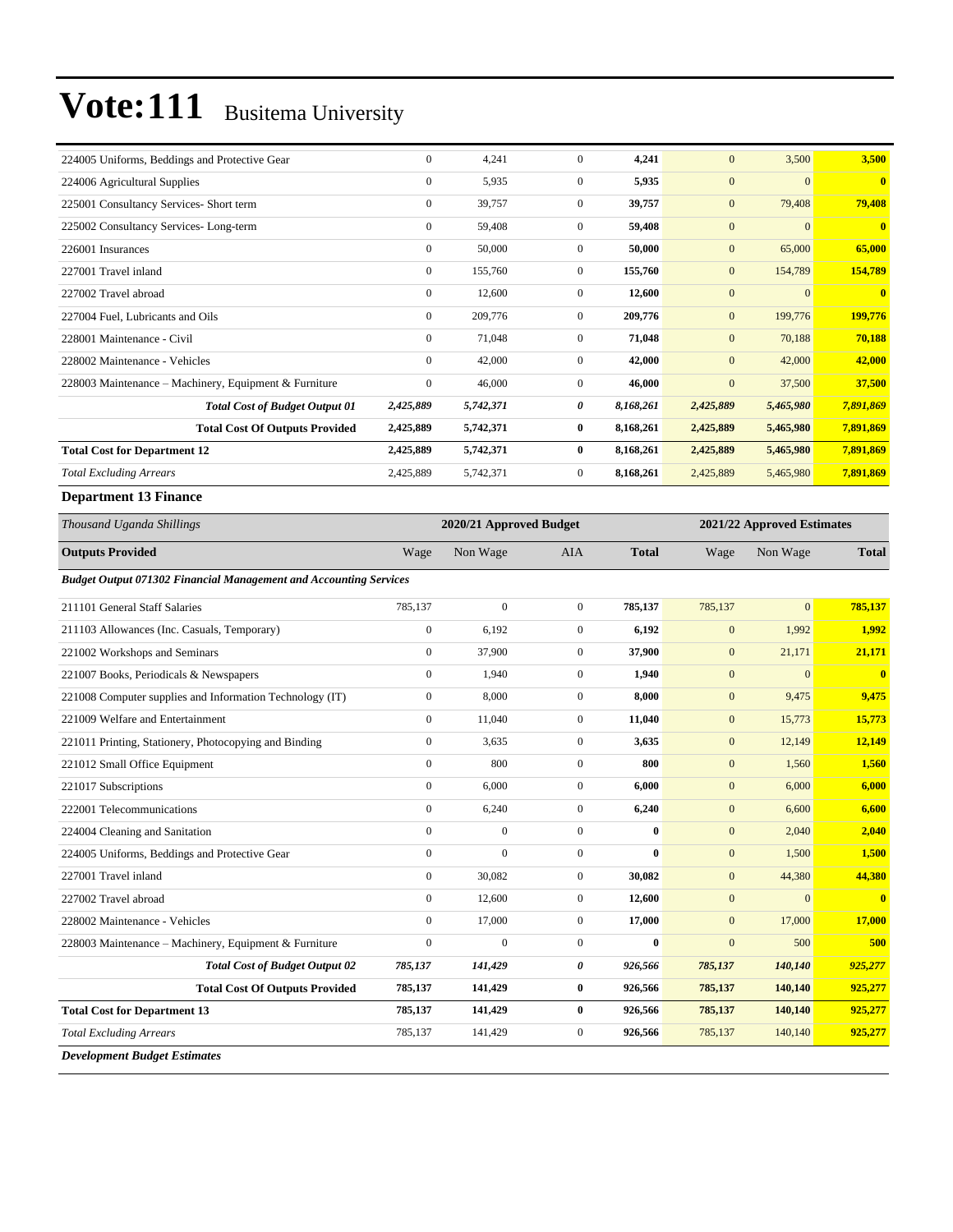#### **Project 1606 Retooling of Busitema University**

| <b>GoU Dev't External Fin</b><br>GoU Dev't External Fin<br><b>Capital Purchases</b><br><b>AIA</b><br><b>Total</b><br><b>Total</b><br><b>Budget Output 071375 Purchase of Motor Vehicles and Other Transport Equipment</b><br>$\boldsymbol{0}$<br>400,000<br>$\boldsymbol{0}$<br>$\boldsymbol{0}$<br>400,000<br>300,000<br>300,000<br>312201 Transport Equipment<br>400,000<br>0<br>0<br>400,000<br>300,000<br>$\boldsymbol{\theta}$<br>300,000<br>Total Cost Of Budget Output 071375<br>Budget Output 071376 Purchase of Office and ICT Equipment, including Software<br>$\boldsymbol{0}$<br>$\mathbf{0}$<br>$\mathbf{0}$<br>$\mathbf{0}$<br>303,946<br>303,946<br>$\bf{0}$<br>312202 Machinery and Equipment<br>$\mathbf{0}$<br>$\boldsymbol{0}$<br>$\boldsymbol{0}$<br>$\bf{0}$<br>19,932<br>$\boldsymbol{0}$<br>19,932<br>312211 Office Equipment<br>$\mathbf{0}$<br>$\boldsymbol{0}$<br>$\boldsymbol{0}$<br>$\bf{0}$<br>$\boldsymbol{0}$<br>374,517<br>312213 ICT Equipment<br>374,517<br>303,946<br>0<br>0<br>303,946<br>394,449<br>$\pmb{\theta}$<br>394,449<br><b>Total Cost Of Budget Output 071376</b><br><b>Budget Output 071377 Purchase of Specialised Machinery &amp; Equipment</b><br>356,100<br>1,600,000<br>$\boldsymbol{0}$<br>$\boldsymbol{0}$<br>1,600,000<br>356,100<br>$\mathbf{0}$<br>312202 Machinery and Equipment<br>$\boldsymbol{0}$<br>$\boldsymbol{0}$<br>$\boldsymbol{0}$<br>$\boldsymbol{0}$<br>$\bf{0}$<br>312212 Medical Equipment<br>65,000<br>65,000<br>$\boldsymbol{0}$<br>$\mathbf{0}$<br>$\boldsymbol{0}$<br>$\bf{0}$<br>50,000<br>$\mathbf{0}$<br>50,000<br>312214 Laboratory Equipments<br>1,600,000<br>0<br>0<br>1,600,000<br>$\boldsymbol{\theta}$<br>471,100<br><b>Total Cost Of Budget Output 071377</b><br>471,100<br>Budget Output 071378 Purchase of Office and Residential Furniture and Fittings<br>$\mathbf{0}$<br>207,400<br>$\boldsymbol{0}$<br>$\boldsymbol{0}$<br>207,400<br>253,165<br>253,165<br>312203 Furniture & Fixtures<br>$\boldsymbol{\theta}$<br>207,400<br>0<br>207,400<br>253,165<br>253,165<br><b>Total Cost Of Budget Output 071378</b><br>0<br><b>Budget Output 071379 Acquisition of Other Capital Assets</b><br>$\boldsymbol{0}$<br>$\boldsymbol{0}$<br>$\boldsymbol{0}$<br>$\boldsymbol{0}$<br>312301 Cultivated Assets<br>$\bf{0}$<br>86,100<br>86,100<br>$\boldsymbol{\theta}$<br>$\pmb{\theta}$<br>0<br>0<br>0<br>86,100<br>86,100<br><b>Total Cost Of Budget Output 071379</b><br><b>Budget Output 071380 Construction and Rehabilitation of Learning Facilities (Universities)</b><br>$\boldsymbol{0}$<br>$\boldsymbol{0}$<br>$\boldsymbol{0}$<br>$\boldsymbol{0}$<br>281504 Monitoring, Supervision & Appraisal of Capital work<br>$\bf{0}$<br>209,260<br>209,260<br>4,276,906<br>$\boldsymbol{0}$<br>$\boldsymbol{0}$<br>4,276,906<br>6,805,740<br>$\mathbf{0}$<br>6,805,740<br>312101 Non-Residential Buildings<br>312104 Other Structures<br>$\boldsymbol{0}$<br>$\mathbf{0}$<br>$\boldsymbol{0}$<br>$\bf{0}$<br>$\mathbf{0}$<br>73,756<br>73,756<br>$\boldsymbol{\theta}$<br>0<br>4,276,906<br>$\boldsymbol{\theta}$<br><b>Total Cost Of Budget Output 071380</b><br>4,276,906<br>7,088,756<br>7,088,756<br><b>Budget Output 071382 Construction and Rehabilitation of Accommodation Facilities</b><br>1,079,000<br>54,527<br>$\boldsymbol{0}$<br>$\boldsymbol{0}$<br>54,527<br>1,079,000<br>$\mathbf{0}$<br>312102 Residential Buildings<br>54,527<br>0<br>54,527<br>1,079,000<br>1,079,000<br>Total Cost Of Budget Output 071382<br>0<br><b>Total Cost for Capital Purchases</b><br>6,842,779<br>$\boldsymbol{0}$<br>$\boldsymbol{0}$<br>6,842,779<br>9,672,570<br>$\mathbf{0}$<br>9,672,570<br>GoU Dev't External Fin<br><b>AIA</b><br>GoU Dev't External Fin<br><b>Arrears</b><br><b>Total</b><br><b>Total</b><br><b>Budget Output 071399 Arrears</b><br>$\boldsymbol{0}$<br>$\mathbf{0}$<br>321605 Domestic arrears (Budgeting)<br>5,292<br>$\boldsymbol{0}$<br>$\boldsymbol{0}$<br>5,292<br>$\bf{0}$<br>0<br>0<br>$\boldsymbol{\theta}$<br>$\boldsymbol{\theta}$<br>Total Cost Of Budget Output 071399<br>5,292<br>5,292<br>$\boldsymbol{\theta}$<br>5,292<br>$\boldsymbol{0}$<br>$\boldsymbol{0}$<br>5,292<br>$\boldsymbol{0}$<br>$\mathbf{0}$<br><b>Total Cost for Arrears</b><br>$\bf{0}$<br>$\overline{0}$<br>$\mathbf{0}$<br>9,672,570<br><b>Total Cost for Project: 1606</b><br>6,848,071<br>$\boldsymbol{0}$<br>6,848,071<br>9,672,570<br>6,842,779<br>6,842,779<br>$\boldsymbol{0}$<br>$\boldsymbol{0}$<br>9,672,570<br>$\mathbf{0}$<br>9,672,570<br><b>Total Excluding Arrears</b><br>GoU<br><b>External Fin</b><br><b>AIA</b><br><b>Total</b><br>GoU<br><b>External Fin</b><br><b>Total</b><br>24,510,832<br><b>Total Cost for Sub-SubProgramme 13</b><br>21,775,208<br>0<br>0<br>21,775,208<br>24,510,832<br>$\bf{0}$<br>$\boldsymbol{0}$<br>$\boldsymbol{0}$<br>21,775,208<br>24,510,832<br>$\mathbf{0}$<br>24,510,832<br><b>Total Excluding Arrears</b><br>21,775,208 | Thousand Uganda Shillings | 2020/21 Approved Budget |  | 2021/22 Draft Estimates |  |  |  |
|---------------------------------------------------------------------------------------------------------------------------------------------------------------------------------------------------------------------------------------------------------------------------------------------------------------------------------------------------------------------------------------------------------------------------------------------------------------------------------------------------------------------------------------------------------------------------------------------------------------------------------------------------------------------------------------------------------------------------------------------------------------------------------------------------------------------------------------------------------------------------------------------------------------------------------------------------------------------------------------------------------------------------------------------------------------------------------------------------------------------------------------------------------------------------------------------------------------------------------------------------------------------------------------------------------------------------------------------------------------------------------------------------------------------------------------------------------------------------------------------------------------------------------------------------------------------------------------------------------------------------------------------------------------------------------------------------------------------------------------------------------------------------------------------------------------------------------------------------------------------------------------------------------------------------------------------------------------------------------------------------------------------------------------------------------------------------------------------------------------------------------------------------------------------------------------------------------------------------------------------------------------------------------------------------------------------------------------------------------------------------------------------------------------------------------------------------------------------------------------------------------------------------------------------------------------------------------------------------------------------------------------------------------------------------------------------------------------------------------------------------------------------------------------------------------------------------------------------------------------------------------------------------------------------------------------------------------------------------------------------------------------------------------------------------------------------------------------------------------------------------------------------------------------------------------------------------------------------------------------------------------------------------------------------------------------------------------------------------------------------------------------------------------------------------------------------------------------------------------------------------------------------------------------------------------------------------------------------------------------------------------------------------------------------------------------------------------------------------------------------------------------------------------------------------------------------------------------------------------------------------------------------------------------------------------------------------------------------------------------------------------------------------------------------------------------------------------------------------------------------------------------------------------------------------------------------------------------------------------------------------------------------------------------------------------------------------------------------------------------------------------------------------------------------------------------------------------------------------------------------------------------------------------------------------------------------------------------------------------------------------------------------------------------------------------------------------------------------------------------------------------------------------------------------------------------------------------------------------------------------------------------------------------------------------------------------------------------------------|---------------------------|-------------------------|--|-------------------------|--|--|--|
|                                                                                                                                                                                                                                                                                                                                                                                                                                                                                                                                                                                                                                                                                                                                                                                                                                                                                                                                                                                                                                                                                                                                                                                                                                                                                                                                                                                                                                                                                                                                                                                                                                                                                                                                                                                                                                                                                                                                                                                                                                                                                                                                                                                                                                                                                                                                                                                                                                                                                                                                                                                                                                                                                                                                                                                                                                                                                                                                                                                                                                                                                                                                                                                                                                                                                                                                                                                                                                                                                                                                                                                                                                                                                                                                                                                                                                                                                                                                                                                                                                                                                                                                                                                                                                                                                                                                                                                                                                                                                                                                                                                                                                                                                                                                                                                                                                                                                                                                                                           |                           |                         |  |                         |  |  |  |
|                                                                                                                                                                                                                                                                                                                                                                                                                                                                                                                                                                                                                                                                                                                                                                                                                                                                                                                                                                                                                                                                                                                                                                                                                                                                                                                                                                                                                                                                                                                                                                                                                                                                                                                                                                                                                                                                                                                                                                                                                                                                                                                                                                                                                                                                                                                                                                                                                                                                                                                                                                                                                                                                                                                                                                                                                                                                                                                                                                                                                                                                                                                                                                                                                                                                                                                                                                                                                                                                                                                                                                                                                                                                                                                                                                                                                                                                                                                                                                                                                                                                                                                                                                                                                                                                                                                                                                                                                                                                                                                                                                                                                                                                                                                                                                                                                                                                                                                                                                           |                           |                         |  |                         |  |  |  |
|                                                                                                                                                                                                                                                                                                                                                                                                                                                                                                                                                                                                                                                                                                                                                                                                                                                                                                                                                                                                                                                                                                                                                                                                                                                                                                                                                                                                                                                                                                                                                                                                                                                                                                                                                                                                                                                                                                                                                                                                                                                                                                                                                                                                                                                                                                                                                                                                                                                                                                                                                                                                                                                                                                                                                                                                                                                                                                                                                                                                                                                                                                                                                                                                                                                                                                                                                                                                                                                                                                                                                                                                                                                                                                                                                                                                                                                                                                                                                                                                                                                                                                                                                                                                                                                                                                                                                                                                                                                                                                                                                                                                                                                                                                                                                                                                                                                                                                                                                                           |                           |                         |  |                         |  |  |  |
|                                                                                                                                                                                                                                                                                                                                                                                                                                                                                                                                                                                                                                                                                                                                                                                                                                                                                                                                                                                                                                                                                                                                                                                                                                                                                                                                                                                                                                                                                                                                                                                                                                                                                                                                                                                                                                                                                                                                                                                                                                                                                                                                                                                                                                                                                                                                                                                                                                                                                                                                                                                                                                                                                                                                                                                                                                                                                                                                                                                                                                                                                                                                                                                                                                                                                                                                                                                                                                                                                                                                                                                                                                                                                                                                                                                                                                                                                                                                                                                                                                                                                                                                                                                                                                                                                                                                                                                                                                                                                                                                                                                                                                                                                                                                                                                                                                                                                                                                                                           |                           |                         |  |                         |  |  |  |
|                                                                                                                                                                                                                                                                                                                                                                                                                                                                                                                                                                                                                                                                                                                                                                                                                                                                                                                                                                                                                                                                                                                                                                                                                                                                                                                                                                                                                                                                                                                                                                                                                                                                                                                                                                                                                                                                                                                                                                                                                                                                                                                                                                                                                                                                                                                                                                                                                                                                                                                                                                                                                                                                                                                                                                                                                                                                                                                                                                                                                                                                                                                                                                                                                                                                                                                                                                                                                                                                                                                                                                                                                                                                                                                                                                                                                                                                                                                                                                                                                                                                                                                                                                                                                                                                                                                                                                                                                                                                                                                                                                                                                                                                                                                                                                                                                                                                                                                                                                           |                           |                         |  |                         |  |  |  |
|                                                                                                                                                                                                                                                                                                                                                                                                                                                                                                                                                                                                                                                                                                                                                                                                                                                                                                                                                                                                                                                                                                                                                                                                                                                                                                                                                                                                                                                                                                                                                                                                                                                                                                                                                                                                                                                                                                                                                                                                                                                                                                                                                                                                                                                                                                                                                                                                                                                                                                                                                                                                                                                                                                                                                                                                                                                                                                                                                                                                                                                                                                                                                                                                                                                                                                                                                                                                                                                                                                                                                                                                                                                                                                                                                                                                                                                                                                                                                                                                                                                                                                                                                                                                                                                                                                                                                                                                                                                                                                                                                                                                                                                                                                                                                                                                                                                                                                                                                                           |                           |                         |  |                         |  |  |  |
|                                                                                                                                                                                                                                                                                                                                                                                                                                                                                                                                                                                                                                                                                                                                                                                                                                                                                                                                                                                                                                                                                                                                                                                                                                                                                                                                                                                                                                                                                                                                                                                                                                                                                                                                                                                                                                                                                                                                                                                                                                                                                                                                                                                                                                                                                                                                                                                                                                                                                                                                                                                                                                                                                                                                                                                                                                                                                                                                                                                                                                                                                                                                                                                                                                                                                                                                                                                                                                                                                                                                                                                                                                                                                                                                                                                                                                                                                                                                                                                                                                                                                                                                                                                                                                                                                                                                                                                                                                                                                                                                                                                                                                                                                                                                                                                                                                                                                                                                                                           |                           |                         |  |                         |  |  |  |
|                                                                                                                                                                                                                                                                                                                                                                                                                                                                                                                                                                                                                                                                                                                                                                                                                                                                                                                                                                                                                                                                                                                                                                                                                                                                                                                                                                                                                                                                                                                                                                                                                                                                                                                                                                                                                                                                                                                                                                                                                                                                                                                                                                                                                                                                                                                                                                                                                                                                                                                                                                                                                                                                                                                                                                                                                                                                                                                                                                                                                                                                                                                                                                                                                                                                                                                                                                                                                                                                                                                                                                                                                                                                                                                                                                                                                                                                                                                                                                                                                                                                                                                                                                                                                                                                                                                                                                                                                                                                                                                                                                                                                                                                                                                                                                                                                                                                                                                                                                           |                           |                         |  |                         |  |  |  |
|                                                                                                                                                                                                                                                                                                                                                                                                                                                                                                                                                                                                                                                                                                                                                                                                                                                                                                                                                                                                                                                                                                                                                                                                                                                                                                                                                                                                                                                                                                                                                                                                                                                                                                                                                                                                                                                                                                                                                                                                                                                                                                                                                                                                                                                                                                                                                                                                                                                                                                                                                                                                                                                                                                                                                                                                                                                                                                                                                                                                                                                                                                                                                                                                                                                                                                                                                                                                                                                                                                                                                                                                                                                                                                                                                                                                                                                                                                                                                                                                                                                                                                                                                                                                                                                                                                                                                                                                                                                                                                                                                                                                                                                                                                                                                                                                                                                                                                                                                                           |                           |                         |  |                         |  |  |  |
|                                                                                                                                                                                                                                                                                                                                                                                                                                                                                                                                                                                                                                                                                                                                                                                                                                                                                                                                                                                                                                                                                                                                                                                                                                                                                                                                                                                                                                                                                                                                                                                                                                                                                                                                                                                                                                                                                                                                                                                                                                                                                                                                                                                                                                                                                                                                                                                                                                                                                                                                                                                                                                                                                                                                                                                                                                                                                                                                                                                                                                                                                                                                                                                                                                                                                                                                                                                                                                                                                                                                                                                                                                                                                                                                                                                                                                                                                                                                                                                                                                                                                                                                                                                                                                                                                                                                                                                                                                                                                                                                                                                                                                                                                                                                                                                                                                                                                                                                                                           |                           |                         |  |                         |  |  |  |
|                                                                                                                                                                                                                                                                                                                                                                                                                                                                                                                                                                                                                                                                                                                                                                                                                                                                                                                                                                                                                                                                                                                                                                                                                                                                                                                                                                                                                                                                                                                                                                                                                                                                                                                                                                                                                                                                                                                                                                                                                                                                                                                                                                                                                                                                                                                                                                                                                                                                                                                                                                                                                                                                                                                                                                                                                                                                                                                                                                                                                                                                                                                                                                                                                                                                                                                                                                                                                                                                                                                                                                                                                                                                                                                                                                                                                                                                                                                                                                                                                                                                                                                                                                                                                                                                                                                                                                                                                                                                                                                                                                                                                                                                                                                                                                                                                                                                                                                                                                           |                           |                         |  |                         |  |  |  |
|                                                                                                                                                                                                                                                                                                                                                                                                                                                                                                                                                                                                                                                                                                                                                                                                                                                                                                                                                                                                                                                                                                                                                                                                                                                                                                                                                                                                                                                                                                                                                                                                                                                                                                                                                                                                                                                                                                                                                                                                                                                                                                                                                                                                                                                                                                                                                                                                                                                                                                                                                                                                                                                                                                                                                                                                                                                                                                                                                                                                                                                                                                                                                                                                                                                                                                                                                                                                                                                                                                                                                                                                                                                                                                                                                                                                                                                                                                                                                                                                                                                                                                                                                                                                                                                                                                                                                                                                                                                                                                                                                                                                                                                                                                                                                                                                                                                                                                                                                                           |                           |                         |  |                         |  |  |  |
|                                                                                                                                                                                                                                                                                                                                                                                                                                                                                                                                                                                                                                                                                                                                                                                                                                                                                                                                                                                                                                                                                                                                                                                                                                                                                                                                                                                                                                                                                                                                                                                                                                                                                                                                                                                                                                                                                                                                                                                                                                                                                                                                                                                                                                                                                                                                                                                                                                                                                                                                                                                                                                                                                                                                                                                                                                                                                                                                                                                                                                                                                                                                                                                                                                                                                                                                                                                                                                                                                                                                                                                                                                                                                                                                                                                                                                                                                                                                                                                                                                                                                                                                                                                                                                                                                                                                                                                                                                                                                                                                                                                                                                                                                                                                                                                                                                                                                                                                                                           |                           |                         |  |                         |  |  |  |
|                                                                                                                                                                                                                                                                                                                                                                                                                                                                                                                                                                                                                                                                                                                                                                                                                                                                                                                                                                                                                                                                                                                                                                                                                                                                                                                                                                                                                                                                                                                                                                                                                                                                                                                                                                                                                                                                                                                                                                                                                                                                                                                                                                                                                                                                                                                                                                                                                                                                                                                                                                                                                                                                                                                                                                                                                                                                                                                                                                                                                                                                                                                                                                                                                                                                                                                                                                                                                                                                                                                                                                                                                                                                                                                                                                                                                                                                                                                                                                                                                                                                                                                                                                                                                                                                                                                                                                                                                                                                                                                                                                                                                                                                                                                                                                                                                                                                                                                                                                           |                           |                         |  |                         |  |  |  |
|                                                                                                                                                                                                                                                                                                                                                                                                                                                                                                                                                                                                                                                                                                                                                                                                                                                                                                                                                                                                                                                                                                                                                                                                                                                                                                                                                                                                                                                                                                                                                                                                                                                                                                                                                                                                                                                                                                                                                                                                                                                                                                                                                                                                                                                                                                                                                                                                                                                                                                                                                                                                                                                                                                                                                                                                                                                                                                                                                                                                                                                                                                                                                                                                                                                                                                                                                                                                                                                                                                                                                                                                                                                                                                                                                                                                                                                                                                                                                                                                                                                                                                                                                                                                                                                                                                                                                                                                                                                                                                                                                                                                                                                                                                                                                                                                                                                                                                                                                                           |                           |                         |  |                         |  |  |  |
|                                                                                                                                                                                                                                                                                                                                                                                                                                                                                                                                                                                                                                                                                                                                                                                                                                                                                                                                                                                                                                                                                                                                                                                                                                                                                                                                                                                                                                                                                                                                                                                                                                                                                                                                                                                                                                                                                                                                                                                                                                                                                                                                                                                                                                                                                                                                                                                                                                                                                                                                                                                                                                                                                                                                                                                                                                                                                                                                                                                                                                                                                                                                                                                                                                                                                                                                                                                                                                                                                                                                                                                                                                                                                                                                                                                                                                                                                                                                                                                                                                                                                                                                                                                                                                                                                                                                                                                                                                                                                                                                                                                                                                                                                                                                                                                                                                                                                                                                                                           |                           |                         |  |                         |  |  |  |
|                                                                                                                                                                                                                                                                                                                                                                                                                                                                                                                                                                                                                                                                                                                                                                                                                                                                                                                                                                                                                                                                                                                                                                                                                                                                                                                                                                                                                                                                                                                                                                                                                                                                                                                                                                                                                                                                                                                                                                                                                                                                                                                                                                                                                                                                                                                                                                                                                                                                                                                                                                                                                                                                                                                                                                                                                                                                                                                                                                                                                                                                                                                                                                                                                                                                                                                                                                                                                                                                                                                                                                                                                                                                                                                                                                                                                                                                                                                                                                                                                                                                                                                                                                                                                                                                                                                                                                                                                                                                                                                                                                                                                                                                                                                                                                                                                                                                                                                                                                           |                           |                         |  |                         |  |  |  |
|                                                                                                                                                                                                                                                                                                                                                                                                                                                                                                                                                                                                                                                                                                                                                                                                                                                                                                                                                                                                                                                                                                                                                                                                                                                                                                                                                                                                                                                                                                                                                                                                                                                                                                                                                                                                                                                                                                                                                                                                                                                                                                                                                                                                                                                                                                                                                                                                                                                                                                                                                                                                                                                                                                                                                                                                                                                                                                                                                                                                                                                                                                                                                                                                                                                                                                                                                                                                                                                                                                                                                                                                                                                                                                                                                                                                                                                                                                                                                                                                                                                                                                                                                                                                                                                                                                                                                                                                                                                                                                                                                                                                                                                                                                                                                                                                                                                                                                                                                                           |                           |                         |  |                         |  |  |  |
|                                                                                                                                                                                                                                                                                                                                                                                                                                                                                                                                                                                                                                                                                                                                                                                                                                                                                                                                                                                                                                                                                                                                                                                                                                                                                                                                                                                                                                                                                                                                                                                                                                                                                                                                                                                                                                                                                                                                                                                                                                                                                                                                                                                                                                                                                                                                                                                                                                                                                                                                                                                                                                                                                                                                                                                                                                                                                                                                                                                                                                                                                                                                                                                                                                                                                                                                                                                                                                                                                                                                                                                                                                                                                                                                                                                                                                                                                                                                                                                                                                                                                                                                                                                                                                                                                                                                                                                                                                                                                                                                                                                                                                                                                                                                                                                                                                                                                                                                                                           |                           |                         |  |                         |  |  |  |
|                                                                                                                                                                                                                                                                                                                                                                                                                                                                                                                                                                                                                                                                                                                                                                                                                                                                                                                                                                                                                                                                                                                                                                                                                                                                                                                                                                                                                                                                                                                                                                                                                                                                                                                                                                                                                                                                                                                                                                                                                                                                                                                                                                                                                                                                                                                                                                                                                                                                                                                                                                                                                                                                                                                                                                                                                                                                                                                                                                                                                                                                                                                                                                                                                                                                                                                                                                                                                                                                                                                                                                                                                                                                                                                                                                                                                                                                                                                                                                                                                                                                                                                                                                                                                                                                                                                                                                                                                                                                                                                                                                                                                                                                                                                                                                                                                                                                                                                                                                           |                           |                         |  |                         |  |  |  |
|                                                                                                                                                                                                                                                                                                                                                                                                                                                                                                                                                                                                                                                                                                                                                                                                                                                                                                                                                                                                                                                                                                                                                                                                                                                                                                                                                                                                                                                                                                                                                                                                                                                                                                                                                                                                                                                                                                                                                                                                                                                                                                                                                                                                                                                                                                                                                                                                                                                                                                                                                                                                                                                                                                                                                                                                                                                                                                                                                                                                                                                                                                                                                                                                                                                                                                                                                                                                                                                                                                                                                                                                                                                                                                                                                                                                                                                                                                                                                                                                                                                                                                                                                                                                                                                                                                                                                                                                                                                                                                                                                                                                                                                                                                                                                                                                                                                                                                                                                                           |                           |                         |  |                         |  |  |  |
|                                                                                                                                                                                                                                                                                                                                                                                                                                                                                                                                                                                                                                                                                                                                                                                                                                                                                                                                                                                                                                                                                                                                                                                                                                                                                                                                                                                                                                                                                                                                                                                                                                                                                                                                                                                                                                                                                                                                                                                                                                                                                                                                                                                                                                                                                                                                                                                                                                                                                                                                                                                                                                                                                                                                                                                                                                                                                                                                                                                                                                                                                                                                                                                                                                                                                                                                                                                                                                                                                                                                                                                                                                                                                                                                                                                                                                                                                                                                                                                                                                                                                                                                                                                                                                                                                                                                                                                                                                                                                                                                                                                                                                                                                                                                                                                                                                                                                                                                                                           |                           |                         |  |                         |  |  |  |
|                                                                                                                                                                                                                                                                                                                                                                                                                                                                                                                                                                                                                                                                                                                                                                                                                                                                                                                                                                                                                                                                                                                                                                                                                                                                                                                                                                                                                                                                                                                                                                                                                                                                                                                                                                                                                                                                                                                                                                                                                                                                                                                                                                                                                                                                                                                                                                                                                                                                                                                                                                                                                                                                                                                                                                                                                                                                                                                                                                                                                                                                                                                                                                                                                                                                                                                                                                                                                                                                                                                                                                                                                                                                                                                                                                                                                                                                                                                                                                                                                                                                                                                                                                                                                                                                                                                                                                                                                                                                                                                                                                                                                                                                                                                                                                                                                                                                                                                                                                           |                           |                         |  |                         |  |  |  |
|                                                                                                                                                                                                                                                                                                                                                                                                                                                                                                                                                                                                                                                                                                                                                                                                                                                                                                                                                                                                                                                                                                                                                                                                                                                                                                                                                                                                                                                                                                                                                                                                                                                                                                                                                                                                                                                                                                                                                                                                                                                                                                                                                                                                                                                                                                                                                                                                                                                                                                                                                                                                                                                                                                                                                                                                                                                                                                                                                                                                                                                                                                                                                                                                                                                                                                                                                                                                                                                                                                                                                                                                                                                                                                                                                                                                                                                                                                                                                                                                                                                                                                                                                                                                                                                                                                                                                                                                                                                                                                                                                                                                                                                                                                                                                                                                                                                                                                                                                                           |                           |                         |  |                         |  |  |  |
|                                                                                                                                                                                                                                                                                                                                                                                                                                                                                                                                                                                                                                                                                                                                                                                                                                                                                                                                                                                                                                                                                                                                                                                                                                                                                                                                                                                                                                                                                                                                                                                                                                                                                                                                                                                                                                                                                                                                                                                                                                                                                                                                                                                                                                                                                                                                                                                                                                                                                                                                                                                                                                                                                                                                                                                                                                                                                                                                                                                                                                                                                                                                                                                                                                                                                                                                                                                                                                                                                                                                                                                                                                                                                                                                                                                                                                                                                                                                                                                                                                                                                                                                                                                                                                                                                                                                                                                                                                                                                                                                                                                                                                                                                                                                                                                                                                                                                                                                                                           |                           |                         |  |                         |  |  |  |
|                                                                                                                                                                                                                                                                                                                                                                                                                                                                                                                                                                                                                                                                                                                                                                                                                                                                                                                                                                                                                                                                                                                                                                                                                                                                                                                                                                                                                                                                                                                                                                                                                                                                                                                                                                                                                                                                                                                                                                                                                                                                                                                                                                                                                                                                                                                                                                                                                                                                                                                                                                                                                                                                                                                                                                                                                                                                                                                                                                                                                                                                                                                                                                                                                                                                                                                                                                                                                                                                                                                                                                                                                                                                                                                                                                                                                                                                                                                                                                                                                                                                                                                                                                                                                                                                                                                                                                                                                                                                                                                                                                                                                                                                                                                                                                                                                                                                                                                                                                           |                           |                         |  |                         |  |  |  |
|                                                                                                                                                                                                                                                                                                                                                                                                                                                                                                                                                                                                                                                                                                                                                                                                                                                                                                                                                                                                                                                                                                                                                                                                                                                                                                                                                                                                                                                                                                                                                                                                                                                                                                                                                                                                                                                                                                                                                                                                                                                                                                                                                                                                                                                                                                                                                                                                                                                                                                                                                                                                                                                                                                                                                                                                                                                                                                                                                                                                                                                                                                                                                                                                                                                                                                                                                                                                                                                                                                                                                                                                                                                                                                                                                                                                                                                                                                                                                                                                                                                                                                                                                                                                                                                                                                                                                                                                                                                                                                                                                                                                                                                                                                                                                                                                                                                                                                                                                                           |                           |                         |  |                         |  |  |  |
|                                                                                                                                                                                                                                                                                                                                                                                                                                                                                                                                                                                                                                                                                                                                                                                                                                                                                                                                                                                                                                                                                                                                                                                                                                                                                                                                                                                                                                                                                                                                                                                                                                                                                                                                                                                                                                                                                                                                                                                                                                                                                                                                                                                                                                                                                                                                                                                                                                                                                                                                                                                                                                                                                                                                                                                                                                                                                                                                                                                                                                                                                                                                                                                                                                                                                                                                                                                                                                                                                                                                                                                                                                                                                                                                                                                                                                                                                                                                                                                                                                                                                                                                                                                                                                                                                                                                                                                                                                                                                                                                                                                                                                                                                                                                                                                                                                                                                                                                                                           |                           |                         |  |                         |  |  |  |
|                                                                                                                                                                                                                                                                                                                                                                                                                                                                                                                                                                                                                                                                                                                                                                                                                                                                                                                                                                                                                                                                                                                                                                                                                                                                                                                                                                                                                                                                                                                                                                                                                                                                                                                                                                                                                                                                                                                                                                                                                                                                                                                                                                                                                                                                                                                                                                                                                                                                                                                                                                                                                                                                                                                                                                                                                                                                                                                                                                                                                                                                                                                                                                                                                                                                                                                                                                                                                                                                                                                                                                                                                                                                                                                                                                                                                                                                                                                                                                                                                                                                                                                                                                                                                                                                                                                                                                                                                                                                                                                                                                                                                                                                                                                                                                                                                                                                                                                                                                           |                           |                         |  |                         |  |  |  |
|                                                                                                                                                                                                                                                                                                                                                                                                                                                                                                                                                                                                                                                                                                                                                                                                                                                                                                                                                                                                                                                                                                                                                                                                                                                                                                                                                                                                                                                                                                                                                                                                                                                                                                                                                                                                                                                                                                                                                                                                                                                                                                                                                                                                                                                                                                                                                                                                                                                                                                                                                                                                                                                                                                                                                                                                                                                                                                                                                                                                                                                                                                                                                                                                                                                                                                                                                                                                                                                                                                                                                                                                                                                                                                                                                                                                                                                                                                                                                                                                                                                                                                                                                                                                                                                                                                                                                                                                                                                                                                                                                                                                                                                                                                                                                                                                                                                                                                                                                                           |                           |                         |  |                         |  |  |  |
|                                                                                                                                                                                                                                                                                                                                                                                                                                                                                                                                                                                                                                                                                                                                                                                                                                                                                                                                                                                                                                                                                                                                                                                                                                                                                                                                                                                                                                                                                                                                                                                                                                                                                                                                                                                                                                                                                                                                                                                                                                                                                                                                                                                                                                                                                                                                                                                                                                                                                                                                                                                                                                                                                                                                                                                                                                                                                                                                                                                                                                                                                                                                                                                                                                                                                                                                                                                                                                                                                                                                                                                                                                                                                                                                                                                                                                                                                                                                                                                                                                                                                                                                                                                                                                                                                                                                                                                                                                                                                                                                                                                                                                                                                                                                                                                                                                                                                                                                                                           |                           |                         |  |                         |  |  |  |
|                                                                                                                                                                                                                                                                                                                                                                                                                                                                                                                                                                                                                                                                                                                                                                                                                                                                                                                                                                                                                                                                                                                                                                                                                                                                                                                                                                                                                                                                                                                                                                                                                                                                                                                                                                                                                                                                                                                                                                                                                                                                                                                                                                                                                                                                                                                                                                                                                                                                                                                                                                                                                                                                                                                                                                                                                                                                                                                                                                                                                                                                                                                                                                                                                                                                                                                                                                                                                                                                                                                                                                                                                                                                                                                                                                                                                                                                                                                                                                                                                                                                                                                                                                                                                                                                                                                                                                                                                                                                                                                                                                                                                                                                                                                                                                                                                                                                                                                                                                           |                           |                         |  |                         |  |  |  |
|                                                                                                                                                                                                                                                                                                                                                                                                                                                                                                                                                                                                                                                                                                                                                                                                                                                                                                                                                                                                                                                                                                                                                                                                                                                                                                                                                                                                                                                                                                                                                                                                                                                                                                                                                                                                                                                                                                                                                                                                                                                                                                                                                                                                                                                                                                                                                                                                                                                                                                                                                                                                                                                                                                                                                                                                                                                                                                                                                                                                                                                                                                                                                                                                                                                                                                                                                                                                                                                                                                                                                                                                                                                                                                                                                                                                                                                                                                                                                                                                                                                                                                                                                                                                                                                                                                                                                                                                                                                                                                                                                                                                                                                                                                                                                                                                                                                                                                                                                                           |                           |                         |  |                         |  |  |  |
|                                                                                                                                                                                                                                                                                                                                                                                                                                                                                                                                                                                                                                                                                                                                                                                                                                                                                                                                                                                                                                                                                                                                                                                                                                                                                                                                                                                                                                                                                                                                                                                                                                                                                                                                                                                                                                                                                                                                                                                                                                                                                                                                                                                                                                                                                                                                                                                                                                                                                                                                                                                                                                                                                                                                                                                                                                                                                                                                                                                                                                                                                                                                                                                                                                                                                                                                                                                                                                                                                                                                                                                                                                                                                                                                                                                                                                                                                                                                                                                                                                                                                                                                                                                                                                                                                                                                                                                                                                                                                                                                                                                                                                                                                                                                                                                                                                                                                                                                                                           |                           |                         |  |                         |  |  |  |
|                                                                                                                                                                                                                                                                                                                                                                                                                                                                                                                                                                                                                                                                                                                                                                                                                                                                                                                                                                                                                                                                                                                                                                                                                                                                                                                                                                                                                                                                                                                                                                                                                                                                                                                                                                                                                                                                                                                                                                                                                                                                                                                                                                                                                                                                                                                                                                                                                                                                                                                                                                                                                                                                                                                                                                                                                                                                                                                                                                                                                                                                                                                                                                                                                                                                                                                                                                                                                                                                                                                                                                                                                                                                                                                                                                                                                                                                                                                                                                                                                                                                                                                                                                                                                                                                                                                                                                                                                                                                                                                                                                                                                                                                                                                                                                                                                                                                                                                                                                           |                           |                         |  |                         |  |  |  |
|                                                                                                                                                                                                                                                                                                                                                                                                                                                                                                                                                                                                                                                                                                                                                                                                                                                                                                                                                                                                                                                                                                                                                                                                                                                                                                                                                                                                                                                                                                                                                                                                                                                                                                                                                                                                                                                                                                                                                                                                                                                                                                                                                                                                                                                                                                                                                                                                                                                                                                                                                                                                                                                                                                                                                                                                                                                                                                                                                                                                                                                                                                                                                                                                                                                                                                                                                                                                                                                                                                                                                                                                                                                                                                                                                                                                                                                                                                                                                                                                                                                                                                                                                                                                                                                                                                                                                                                                                                                                                                                                                                                                                                                                                                                                                                                                                                                                                                                                                                           |                           |                         |  |                         |  |  |  |
|                                                                                                                                                                                                                                                                                                                                                                                                                                                                                                                                                                                                                                                                                                                                                                                                                                                                                                                                                                                                                                                                                                                                                                                                                                                                                                                                                                                                                                                                                                                                                                                                                                                                                                                                                                                                                                                                                                                                                                                                                                                                                                                                                                                                                                                                                                                                                                                                                                                                                                                                                                                                                                                                                                                                                                                                                                                                                                                                                                                                                                                                                                                                                                                                                                                                                                                                                                                                                                                                                                                                                                                                                                                                                                                                                                                                                                                                                                                                                                                                                                                                                                                                                                                                                                                                                                                                                                                                                                                                                                                                                                                                                                                                                                                                                                                                                                                                                                                                                                           |                           |                         |  |                         |  |  |  |
|                                                                                                                                                                                                                                                                                                                                                                                                                                                                                                                                                                                                                                                                                                                                                                                                                                                                                                                                                                                                                                                                                                                                                                                                                                                                                                                                                                                                                                                                                                                                                                                                                                                                                                                                                                                                                                                                                                                                                                                                                                                                                                                                                                                                                                                                                                                                                                                                                                                                                                                                                                                                                                                                                                                                                                                                                                                                                                                                                                                                                                                                                                                                                                                                                                                                                                                                                                                                                                                                                                                                                                                                                                                                                                                                                                                                                                                                                                                                                                                                                                                                                                                                                                                                                                                                                                                                                                                                                                                                                                                                                                                                                                                                                                                                                                                                                                                                                                                                                                           |                           |                         |  |                         |  |  |  |
|                                                                                                                                                                                                                                                                                                                                                                                                                                                                                                                                                                                                                                                                                                                                                                                                                                                                                                                                                                                                                                                                                                                                                                                                                                                                                                                                                                                                                                                                                                                                                                                                                                                                                                                                                                                                                                                                                                                                                                                                                                                                                                                                                                                                                                                                                                                                                                                                                                                                                                                                                                                                                                                                                                                                                                                                                                                                                                                                                                                                                                                                                                                                                                                                                                                                                                                                                                                                                                                                                                                                                                                                                                                                                                                                                                                                                                                                                                                                                                                                                                                                                                                                                                                                                                                                                                                                                                                                                                                                                                                                                                                                                                                                                                                                                                                                                                                                                                                                                                           |                           |                         |  |                         |  |  |  |

*Sub-SubProgrammme 14 Delivery of Tertiary Education Programme*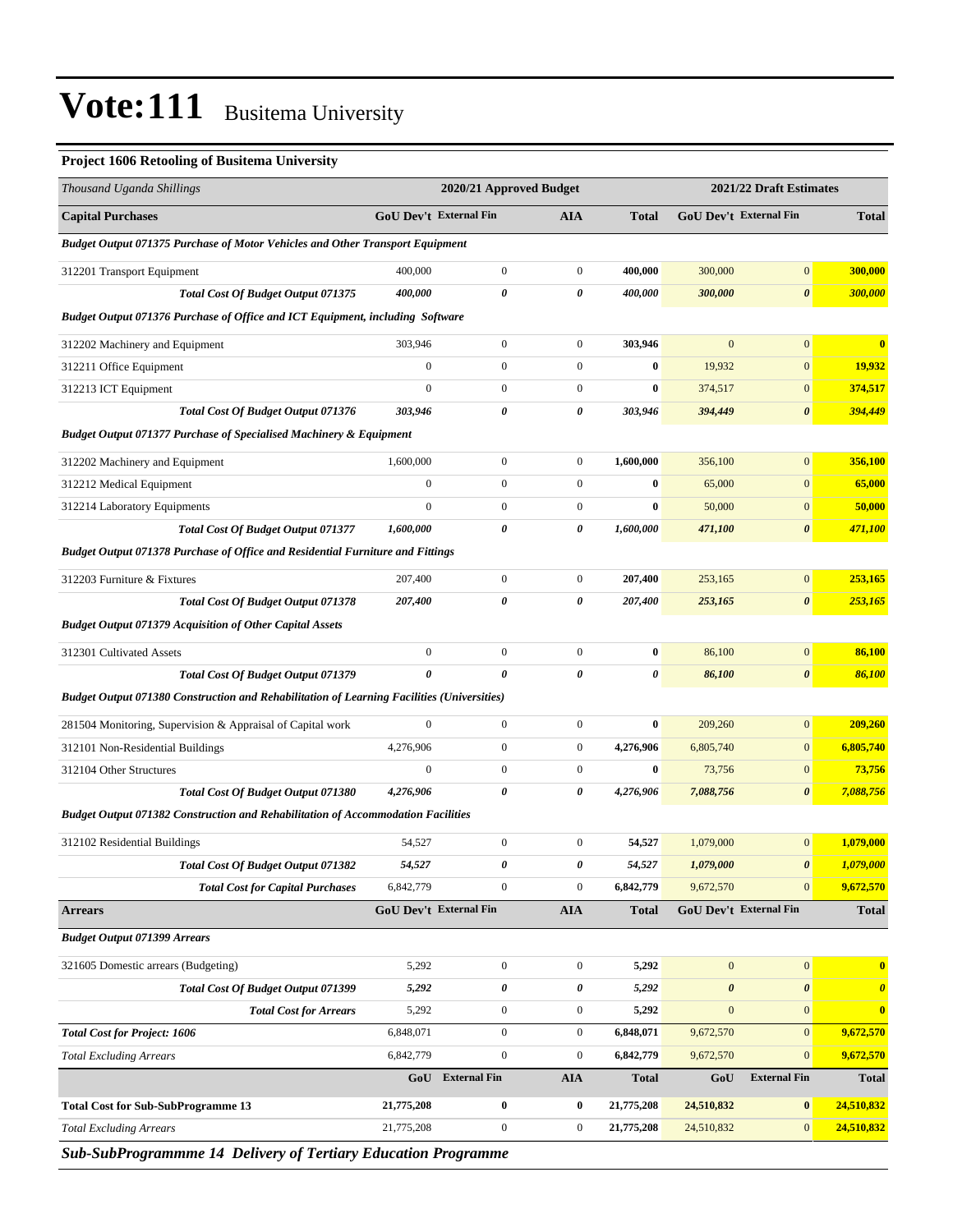#### *Recurrent Budget Estimates*

#### **Department 05 Faculty of Agriculture & Animal Sciences**

| Thousand Uganda Shillings                                 | 2020/21 Approved Budget |                  |                  |              | 2021/22 Approved Estimates |              |               |
|-----------------------------------------------------------|-------------------------|------------------|------------------|--------------|----------------------------|--------------|---------------|
| <b>Outputs Provided</b>                                   | Wage                    | Non Wage         | <b>AIA</b>       | <b>Total</b> | Wage                       | Non Wage     | <b>Total</b>  |
| <b>Budget Output 071401 Teaching and Training</b>         |                         |                  |                  |              |                            |              |               |
| 211101 General Staff Salaries                             | 3,322,188               | $\boldsymbol{0}$ | $\mathbf{0}$     | 3,322,188    | 3,322,188                  | $\mathbf{0}$ | 3,322,188     |
| 211103 Allowances (Inc. Casuals, Temporary)               | $\boldsymbol{0}$        | 429,395          | $\boldsymbol{0}$ | 429,395      | $\boldsymbol{0}$           | 293,099      | 293,099       |
| 221002 Workshops and Seminars                             | $\boldsymbol{0}$        | 20,500           | $\boldsymbol{0}$ | 20,500       | $\mathbf{0}$               | 10,000       | 10,000        |
| 221003 Staff Training                                     | $\boldsymbol{0}$        | 8,000            | $\mathbf{0}$     | 8,000        | $\mathbf{0}$               | 1,000        | 1,000         |
| 221005 Hire of Venue (chairs, projector, etc)             | $\boldsymbol{0}$        | 2,000            | $\mathbf{0}$     | 2,000        | $\mathbf{0}$               | $\mathbf{0}$ | $\mathbf{0}$  |
| 221007 Books, Periodicals & Newspapers                    | $\boldsymbol{0}$        | 6,000            | $\mathbf{0}$     | 6,000        | $\mathbf{0}$               | $\mathbf{0}$ | $\bf{0}$      |
| 221008 Computer supplies and Information Technology (IT)  | $\boldsymbol{0}$        | 250              | $\mathbf{0}$     | 250          | $\mathbf{0}$               | 12,500       | 12,500        |
| 221009 Welfare and Entertainment                          | $\boldsymbol{0}$        | 24,960           | $\boldsymbol{0}$ | 24,960       | $\mathbf{0}$               | 33,911       | 33,911        |
| 221011 Printing, Stationery, Photocopying and Binding     | $\boldsymbol{0}$        | 14,978           | $\mathbf{0}$     | 14,978       | $\mathbf{0}$               | 8,600        | 8,600         |
| 221012 Small Office Equipment                             | $\boldsymbol{0}$        | 4,500            | $\mathbf{0}$     | 4,500        | $\mathbf{0}$               | 6,200        | 6,200         |
| 221017 Subscriptions                                      | $\boldsymbol{0}$        | 3,000            | $\mathbf{0}$     | 3,000        | $\mathbf{0}$               | $\mathbf{0}$ | $\bf{0}$      |
| 222001 Telecommunications                                 | $\boldsymbol{0}$        | 5,600            | $\mathbf{0}$     | 5,600        | $\boldsymbol{0}$           | 8,000        | 8,000         |
| 222002 Postage and Courier                                | $\overline{0}$          | $\boldsymbol{0}$ | $\boldsymbol{0}$ | $\bf{0}$     | $\mathbf{0}$               | 100          | <b>100</b>    |
| 222003 Information and communications technology (ICT)    | $\boldsymbol{0}$        | $\overline{0}$   | $\mathbf{0}$     | $\bf{0}$     | $\mathbf{0}$               | 14,400       | 14,400        |
| 223004 Guard and Security services                        | $\boldsymbol{0}$        | 22,140           | $\mathbf{0}$     | 22,140       | $\mathbf{0}$               | 16,000       | 16,000        |
| 223005 Electricity                                        | $\boldsymbol{0}$        | 72,000           | $\mathbf{0}$     | 72,000       | $\mathbf{0}$               | 72,000       | 72,000        |
| 223006 Water                                              | $\boldsymbol{0}$        | 72,000           | $\mathbf{0}$     | 72,000       | $\mathbf{0}$               | 60,000       | 60,000        |
| 223007 Other Utilities- (fuel, gas, firewood, charcoal)   | $\overline{0}$          | $\overline{0}$   | $\boldsymbol{0}$ | $\bf{0}$     | $\mathbf{0}$               | 1,000        | 1,000         |
| 224001 Medical Supplies                                   | $\boldsymbol{0}$        | 72,000           | $\mathbf{0}$     | 72,000       | $\mathbf{0}$               | 2,393        | 2,393         |
| 224004 Cleaning and Sanitation                            | $\boldsymbol{0}$        | 23,970           | $\mathbf{0}$     | 23,970       | $\mathbf{0}$               | 35,287       | 35,287        |
| 224005 Uniforms, Beddings and Protective Gear             | $\boldsymbol{0}$        | $\boldsymbol{0}$ | $\mathbf{0}$     | $\bf{0}$     | $\mathbf{0}$               | 5,306        | 5,306         |
| 224006 Agricultural Supplies                              | $\boldsymbol{0}$        | 83,600           | $\mathbf{0}$     | 83,600       | $\boldsymbol{0}$           | 83,000       | 83,000        |
| 227001 Travel inland                                      | $\boldsymbol{0}$        | 34,677           | $\boldsymbol{0}$ | 34,677       | $\mathbf{0}$               | 95,000       | 95,000        |
| 227004 Fuel, Lubricants and Oils                          | $\boldsymbol{0}$        | 28,000           | $\mathbf{0}$     | 28,000       | $\mathbf{0}$               | 20,000       | 20,000        |
| 228001 Maintenance - Civil                                | $\boldsymbol{0}$        | 18,500           | $\mathbf{0}$     | 18,500       | $\mathbf{0}$               | 47,400       | 47,400        |
| 228002 Maintenance - Vehicles                             | $\boldsymbol{0}$        | 17,000           | $\mathbf{0}$     | 17,000       | $\mathbf{0}$               | 18,000       | <b>18,000</b> |
| 228003 Maintenance – Machinery, Equipment & Furniture     | $\boldsymbol{0}$        | 10,440           | $\mathbf{0}$     | 10,440       | $\mathbf{0}$               | 16,340       | 16,340        |
| <b>Total Cost of Budget Output 01</b>                     | 3,322,188               | 973,510          | 0                | 4,295,698    | 3,322,188                  | 859,536      | 4,181,724     |
| <b>Budget Output 071402 Research and Graduate Studies</b> |                         |                  |                  |              |                            |              |               |
| 211103 Allowances (Inc. Casuals, Temporary)               | $\boldsymbol{0}$        | 31,650           | $\boldsymbol{0}$ | 31,650       | $\mathbf{0}$               | 12,000       | 12,000        |
| 221017 Subscriptions                                      | $\boldsymbol{0}$        | $\boldsymbol{0}$ | $\boldsymbol{0}$ | $\bf{0}$     | $\mathbf{0}$               | 6,000        | 6,000         |
| <b>Total Cost of Budget Output 02</b>                     | 0                       | 31,650           | 0                | 31,650       | $\boldsymbol{\theta}$      | 18,000       | 18,000        |
| <b>Budget Output 071403 Outreach</b>                      |                         |                  |                  |              |                            |              |               |
| 211103 Allowances (Inc. Casuals, Temporary)               | $\boldsymbol{0}$        | 13,000           | $\boldsymbol{0}$ | 13,000       | $\boldsymbol{0}$           | 6,000        | 6,000         |
| <b>Total Cost of Budget Output 03</b>                     | 0                       | 13,000           | $\pmb{\theta}$   | 13,000       | $\pmb{\theta}$             | 6,000        | 6,000         |
| <b>Total Cost Of Outputs Provided</b>                     | 3,322,188               | 1,018,160        | $\bf{0}$         | 4,340,348    | 3,322,188                  | 883,536      | 4,205,724     |
| <b>Total Cost for Department 05</b>                       | 3,322,188               | 1,018,160        | $\bf{0}$         | 4,340,348    | 3,322,188                  | 883,536      | 4,205,724     |
| <b>Total Excluding Arrears</b>                            | 3,322,188               | 1,018,160        | $\boldsymbol{0}$ | 4,340,348    | 3,322,188                  | 883,536      | 4,205,724     |
|                                                           |                         |                  |                  |              |                            |              |               |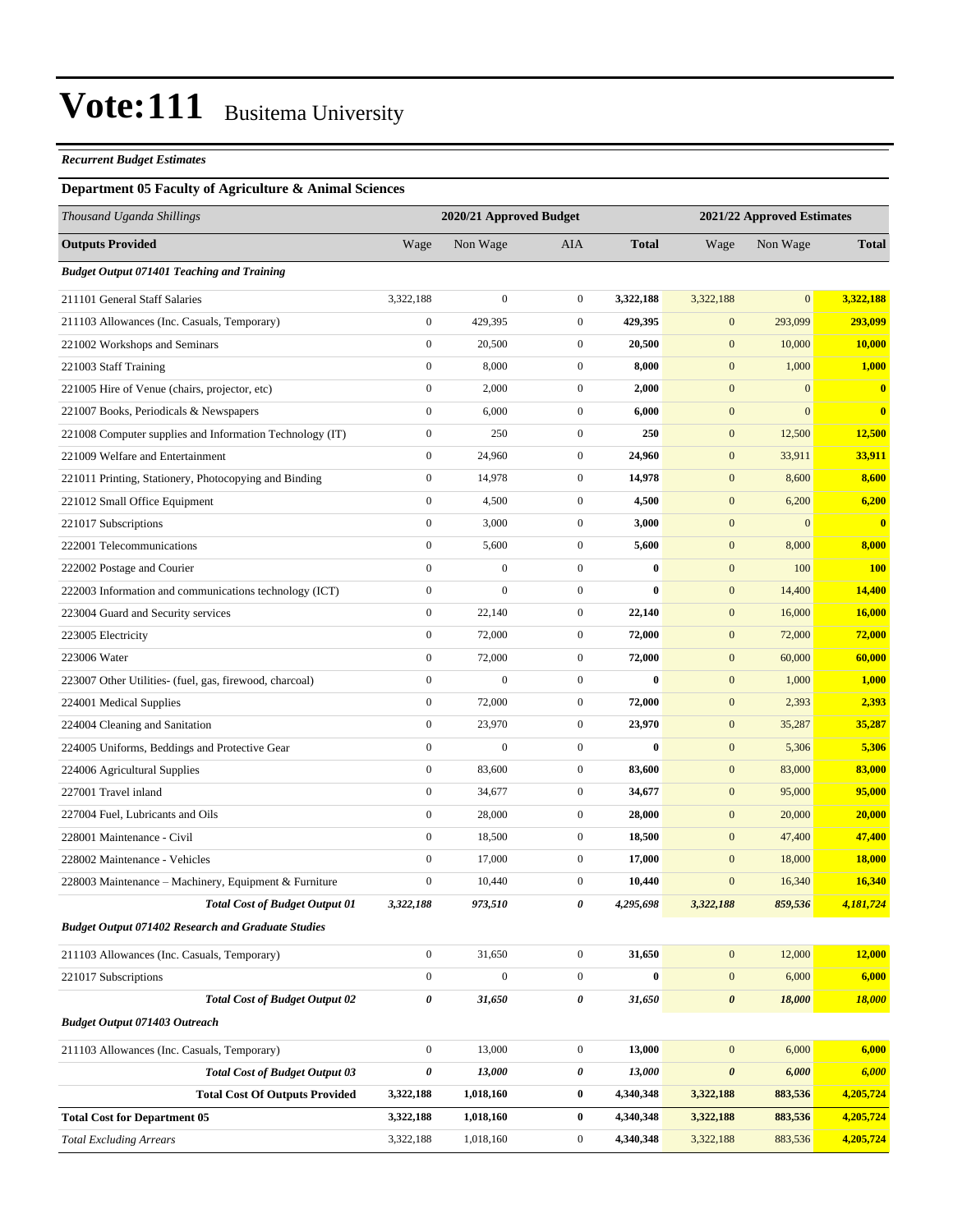#### **Department 06 Faculty of Science & Education**

| Thousand Uganda Shillings                                 | 2020/21 Approved Budget |                  |                  | 2021/22 Approved Estimates |                  |              |                         |
|-----------------------------------------------------------|-------------------------|------------------|------------------|----------------------------|------------------|--------------|-------------------------|
| <b>Outputs Provided</b>                                   | Wage                    | Non Wage         | AIA              | <b>Total</b>               | Wage             | Non Wage     | <b>Total</b>            |
| <b>Budget Output 071401 Teaching and Training</b>         |                         |                  |                  |                            |                  |              |                         |
| 211101 General Staff Salaries                             | 5,888,931               | $\boldsymbol{0}$ | $\mathbf{0}$     | 5,888,931                  | 5,888,931        | $\mathbf{0}$ | 5,888,931               |
| 211103 Allowances (Inc. Casuals, Temporary)               | $\boldsymbol{0}$        | 531,400          | $\overline{0}$   | 531,400                    | $\mathbf{0}$     | 472,989      | 472,989                 |
| 221002 Workshops and Seminars                             | $\boldsymbol{0}$        | 7,390            | $\boldsymbol{0}$ | 7,390                      | $\mathbf{0}$     | 7,390        | 7,390                   |
| 221003 Staff Training                                     | $\boldsymbol{0}$        | 3,660            | $\boldsymbol{0}$ | 3,660                      | $\mathbf{0}$     | 3,660        | 3,660                   |
| 221005 Hire of Venue (chairs, projector, etc)             | $\boldsymbol{0}$        | 6,000            | $\boldsymbol{0}$ | 6,000                      | $\mathbf{0}$     | 2,000        | 2,000                   |
| 221007 Books, Periodicals & Newspapers                    | $\boldsymbol{0}$        | 6,000            | $\boldsymbol{0}$ | 6,000                      | $\mathbf{0}$     | $\mathbf{0}$ | $\bf{0}$                |
| 221008 Computer supplies and Information Technology (IT)  | $\boldsymbol{0}$        | 8,500            | $\boldsymbol{0}$ | 8,500                      | $\mathbf{0}$     | 5,000        | 5,000                   |
| 221009 Welfare and Entertainment                          | $\boldsymbol{0}$        | 23,054           | $\boldsymbol{0}$ | 23,054                     | $\mathbf{0}$     | 26,054       | 26,054                  |
| 221011 Printing, Stationery, Photocopying and Binding     | $\boldsymbol{0}$        | 48,813           | $\boldsymbol{0}$ | 48,813                     | $\mathbf{0}$     | 45,813       | 45,813                  |
| 221012 Small Office Equipment                             | $\boldsymbol{0}$        | 2,050            | $\boldsymbol{0}$ | 2,050                      | $\boldsymbol{0}$ | 2,050        | 2,050                   |
| 221017 Subscriptions                                      | $\boldsymbol{0}$        | 3,800            | $\boldsymbol{0}$ | 3,800                      | $\mathbf{0}$     | 3,800        | 3,800                   |
| 222001 Telecommunications                                 | $\boldsymbol{0}$        | 3,800            | $\boldsymbol{0}$ | 3,800                      | $\mathbf{0}$     | 3,800        | 3,800                   |
| 222002 Postage and Courier                                | $\boldsymbol{0}$        | 1,000            | $\boldsymbol{0}$ | 1,000                      | $\mathbf{0}$     | 1,000        | 1,000                   |
| 223003 Rent – (Produced Assets) to private entities       | $\boldsymbol{0}$        | 6,000            | $\boldsymbol{0}$ | 6,000                      | $\mathbf{0}$     | 6,000        | 6,000                   |
| 223004 Guard and Security services                        | $\boldsymbol{0}$        | $\boldsymbol{0}$ | $\boldsymbol{0}$ | $\bf{0}$                   | $\boldsymbol{0}$ | 13,275       | 13,275                  |
| 223005 Electricity                                        | $\boldsymbol{0}$        | 24,787           | $\boldsymbol{0}$ | 24,787                     | $\mathbf{0}$     | 24,787       | 24,787                  |
| 223006 Water                                              | $\boldsymbol{0}$        | 21,000           | $\boldsymbol{0}$ | 21,000                     | $\mathbf{0}$     | 21,000       | 21,000                  |
| 224001 Medical Supplies                                   | $\boldsymbol{0}$        | 5,300            | $\boldsymbol{0}$ | 5,300                      | $\mathbf{0}$     | 5,053        | 5,053                   |
| 224004 Cleaning and Sanitation                            | $\boldsymbol{0}$        | 12,000           | $\boldsymbol{0}$ | 12,000                     | $\mathbf{0}$     | 21,686       | 21,686                  |
| 224005 Uniforms, Beddings and Protective Gear             | $\boldsymbol{0}$        | 2,486            | $\boldsymbol{0}$ | 2,486                      | $\boldsymbol{0}$ | 2,523        | 2,523                   |
| 224006 Agricultural Supplies                              | $\boldsymbol{0}$        | 39,000           | $\mathbf{0}$     | 39,000                     | $\mathbf{0}$     | 30,000       | 30,000                  |
| 225001 Consultancy Services- Short term                   | $\boldsymbol{0}$        | $\overline{0}$   | $\boldsymbol{0}$ | $\bf{0}$                   | $\mathbf{0}$     | 5,000        | 5,000                   |
| 227001 Travel inland                                      | $\boldsymbol{0}$        | 58,511           | $\boldsymbol{0}$ | 58,511                     | $\mathbf{0}$     | 45,511       | 45,511                  |
| 227002 Travel abroad                                      | $\boldsymbol{0}$        | 6,300            | $\boldsymbol{0}$ | 6,300                      | $\mathbf{0}$     | 6,300        | 6,300                   |
| 227004 Fuel, Lubricants and Oils                          | $\boldsymbol{0}$        | 2,700            | $\boldsymbol{0}$ | 2,700                      | $\mathbf{0}$     | 3,885        | 3,885                   |
| 228001 Maintenance - Civil                                | $\boldsymbol{0}$        | 24,500           | $\mathbf{0}$     | 24,500                     | $\mathbf{0}$     | 36,976       | 36,976                  |
| 228002 Maintenance - Vehicles                             | $\boldsymbol{0}$        | 12,000           | $\overline{0}$   | 12,000                     | $\mathbf{0}$     | 22,000       | 22,000                  |
| 228003 Maintenance - Machinery, Equipment & Furniture     | $\boldsymbol{0}$        | 4,000            | $\boldsymbol{0}$ | 4,000                      | $\boldsymbol{0}$ | 8,000        | 8,000                   |
| <b>Total Cost of Budget Output 01</b>                     | 5,888,931               | 864,051          | 0                | 6,752,982                  | 5,888,931        | 825,551      | 6,714,482               |
| <b>Budget Output 071402 Research and Graduate Studies</b> |                         |                  |                  |                            |                  |              |                         |
| 211103 Allowances (Inc. Casuals, Temporary)               | $\boldsymbol{0}$        | 25,900           | $\boldsymbol{0}$ | 25,900                     | $\boldsymbol{0}$ | 25,900       | 25,900                  |
| 221002 Workshops and Seminars                             | $\boldsymbol{0}$        | 10,500           | $\boldsymbol{0}$ | 10,500                     | $\boldsymbol{0}$ | 10,500       | 10,500                  |
| 221009 Welfare and Entertainment                          | $\boldsymbol{0}$        | 550              | $\boldsymbol{0}$ | 550                        | $\mathbf{0}$     | 550          | 550                     |
| 221011 Printing, Stationery, Photocopying and Binding     | $\boldsymbol{0}$        | 4,200            | $\boldsymbol{0}$ | 4,200                      | $\mathbf{0}$     | $\mathbf{0}$ | $\overline{\mathbf{0}}$ |
| 227001 Travel inland                                      | $\boldsymbol{0}$        | $\boldsymbol{0}$ | $\boldsymbol{0}$ | $\bf{0}$                   | $\boldsymbol{0}$ | 4,200        | 4,200                   |
| <b>Total Cost of Budget Output 02</b>                     | $\pmb{\theta}$          | 41,150           | 0                | 41,150                     | $\pmb{\theta}$   | 41,150       | 41,150                  |
| <b>Budget Output 071403 Outreach</b>                      |                         |                  |                  |                            |                  |              |                         |
| 211103 Allowances (Inc. Casuals, Temporary)               | $\boldsymbol{0}$        | 1,680            | $\mathbf{0}$     | 1,680                      | $\boldsymbol{0}$ | 1,680        | 1,680                   |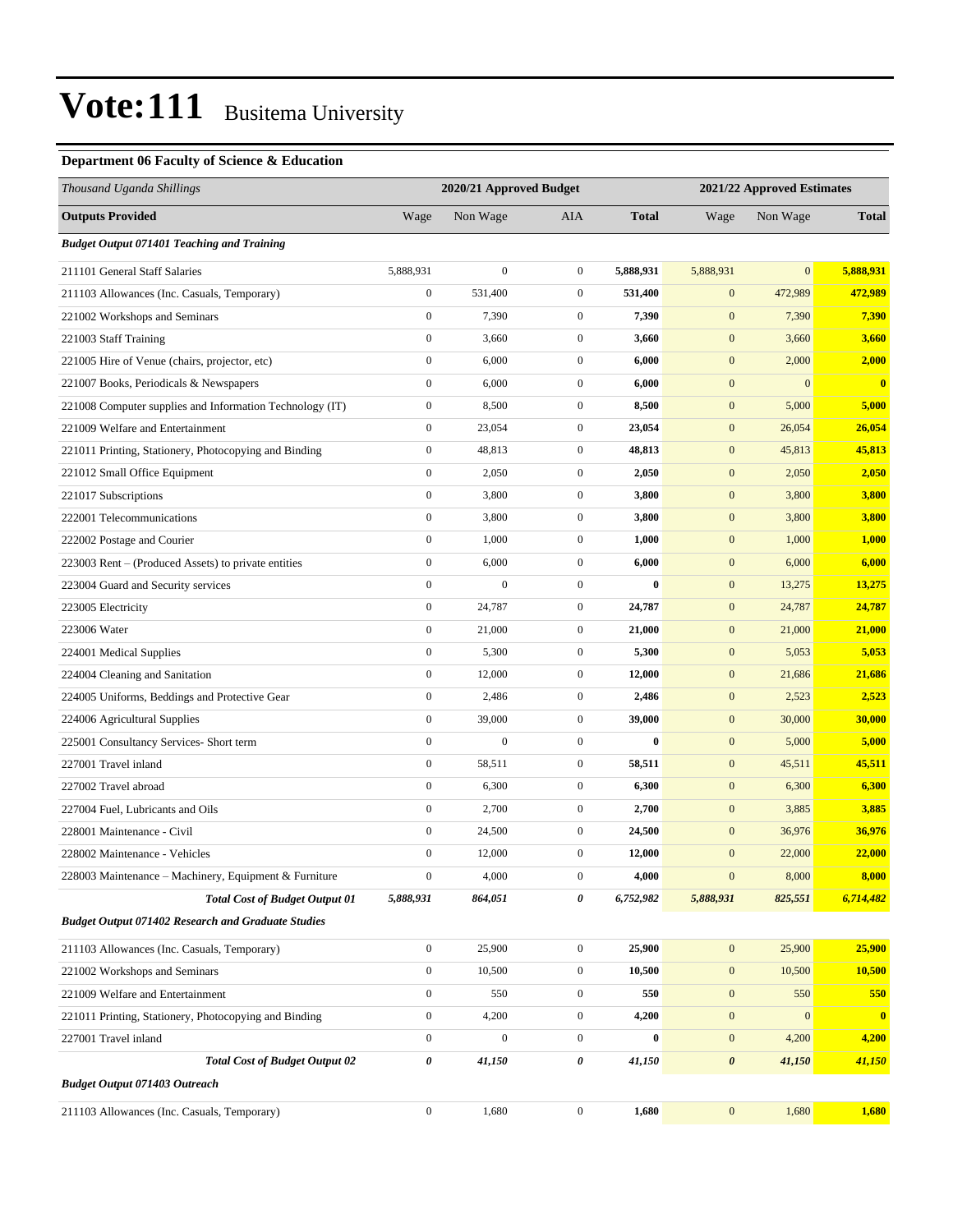| 227001 Travel inland                                               | $\boldsymbol{0}$ | 2,500                   | $\mathbf{0}$     | 2,500        | $\mathbf{0}$          | 2,500                      | 2,500        |
|--------------------------------------------------------------------|------------------|-------------------------|------------------|--------------|-----------------------|----------------------------|--------------|
| <b>Total Cost of Budget Output 03</b>                              | 0                | 4,180                   | 0                | 4,180        | $\boldsymbol{\theta}$ | 4,180                      | 4,180        |
| <b>Total Cost Of Outputs Provided</b>                              | 5,888,931        | 909,381                 | $\bf{0}$         | 6,798,312    | 5,888,931             | 870,881                    | 6,759,812    |
| <b>Total Cost for Department 06</b>                                | 5,888,931        | 909,381                 | $\bf{0}$         | 6,798,312    | 5,888,931             | 870,881                    | 6,759,812    |
| <b>Total Excluding Arrears</b>                                     | 5,888,931        | 909,381                 | $\mathbf{0}$     | 6,798,312    | 5,888,931             | 870,881                    | 6,759,812    |
| Department 07 Faculty of Natural resources & Enviromental Sciences |                  |                         |                  |              |                       |                            |              |
| Thousand Uganda Shillings                                          |                  | 2020/21 Approved Budget |                  |              |                       | 2021/22 Approved Estimates |              |
| <b>Outputs Provided</b>                                            | Wage             | Non Wage                | AIA              | <b>Total</b> | Wage                  | Non Wage                   | <b>Total</b> |
| <b>Budget Output 071401 Teaching and Training</b>                  |                  |                         |                  |              |                       |                            |              |
| 211101 General Staff Salaries                                      | 2,208,293        | $\mathbf{0}$            | $\boldsymbol{0}$ | 2,208,293    | 2,208,293             | $\mathbf{0}$               | 2,208,293    |
| 211103 Allowances (Inc. Casuals, Temporary)                        | $\boldsymbol{0}$ | 166,662                 | $\mathbf{0}$     | 166,662      | $\boldsymbol{0}$      | 200,788                    | 200,788      |
| 212101 Social Security Contributions                               | $\boldsymbol{0}$ | $\boldsymbol{0}$        | $\boldsymbol{0}$ | $\bf{0}$     | $\boldsymbol{0}$      | 72,864                     | 72,864       |
| 212201 Social Security Contributions                               | $\boldsymbol{0}$ | 195,013                 | $\boldsymbol{0}$ | 195,013      | $\mathbf{0}$          | $\mathbf{0}$               | $\bf{0}$     |
| 221001 Advertising and Public Relations                            | $\boldsymbol{0}$ | 20,000                  | $\mathbf{0}$     | 20,000       | $\mathbf{0}$          | $\mathbf{0}$               | $\mathbf{0}$ |
| 221002 Workshops and Seminars                                      | $\boldsymbol{0}$ | 77,145                  | $\boldsymbol{0}$ | 77,145       | $\boldsymbol{0}$      | 2,580                      | 2,580        |
| 221003 Staff Training                                              | $\boldsymbol{0}$ | 130,000                 | $\mathbf{0}$     | 130,000      | $\boldsymbol{0}$      | 121,100                    | 121,100      |
| 221006 Commissions and related charges                             | $\boldsymbol{0}$ | 48,000                  | $\mathbf{0}$     | 48,000       | $\boldsymbol{0}$      | 22,800                     | 22,800       |
| 221007 Books, Periodicals & Newspapers                             | $\boldsymbol{0}$ | 34,015                  | $\boldsymbol{0}$ | 34,015       | $\boldsymbol{0}$      | 50,000                     | 50,000       |
| 221008 Computer supplies and Information Technology (IT)           | $\boldsymbol{0}$ | 45,000                  | $\mathbf{0}$     | 45,000       | $\mathbf{0}$          | 2,800                      | 2,800        |
| 221009 Welfare and Entertainment                                   | $\boldsymbol{0}$ | 73,243                  | $\boldsymbol{0}$ | 73,243       | $\mathbf{0}$          | 17,194                     | 17,194       |
| 221011 Printing, Stationery, Photocopying and Binding              | $\boldsymbol{0}$ | 19,777                  | $\mathbf{0}$     | 19,777       | $\boldsymbol{0}$      | 21,433                     | 21,433       |
| 221012 Small Office Equipment                                      | $\boldsymbol{0}$ | 1,500                   | $\boldsymbol{0}$ | 1,500        | $\boldsymbol{0}$      | 1,217                      | 1,217        |
| 221017 Subscriptions                                               | $\boldsymbol{0}$ | 50,000                  | $\boldsymbol{0}$ | 50,000       | $\boldsymbol{0}$      | 31,677                     | 31,677       |
| 222001 Telecommunications                                          | $\boldsymbol{0}$ | 7,764                   | $\boldsymbol{0}$ | 7,764        | $\mathbf{0}$          | 10,964                     | 10,964       |
| 222002 Postage and Courier                                         | $\boldsymbol{0}$ | 600                     | $\boldsymbol{0}$ | 600          | $\mathbf{0}$          | 2,000                      | 2,000        |
| 222003 Information and communications technology (ICT)             | $\boldsymbol{0}$ | 80,700                  | $\mathbf{0}$     | 80,700       | $\boldsymbol{0}$      | 35,000                     | 35,000       |
| 223003 Rent – (Produced Assets) to private entities                | $\boldsymbol{0}$ | 36,000                  | $\mathbf{0}$     | 36,000       | $\boldsymbol{0}$      | 36,000                     | 36,000       |
| 223004 Guard and Security services                                 | $\boldsymbol{0}$ | 16,640                  | $\boldsymbol{0}$ | 16,640       | $\mathbf{0}$          | 40,240                     | 40,240       |
| 223005 Electricity                                                 | $\boldsymbol{0}$ | 58,165                  | $\mathbf{0}$     | 58,165       | $\mathbf{0}$          | 27,165                     | 27,165       |
| 223006 Water                                                       | $\boldsymbol{0}$ | 41,800                  | $\mathbf{0}$     | 41,800       | $\mathbf{0}$          | 13,800                     | 13,800       |
| 223007 Other Utilities- (fuel, gas, firewood, charcoal)            | $\boldsymbol{0}$ | 2,000                   | $\boldsymbol{0}$ | 2,000        | $\boldsymbol{0}$      | 600                        | 600          |
| 224001 Medical Supplies                                            | $\boldsymbol{0}$ | 10,000                  | $\boldsymbol{0}$ | 10,000       | $\boldsymbol{0}$      | 33,745                     | 33,745       |
| 224004 Cleaning and Sanitation                                     | $\boldsymbol{0}$ | $\boldsymbol{0}$        | $\boldsymbol{0}$ | $\bf{0}$     | $\boldsymbol{0}$      | 21,217                     | 21,217       |
| 224005 Uniforms, Beddings and Protective Gear                      | $\boldsymbol{0}$ | 45,000                  | $\boldsymbol{0}$ | 45,000       | $\boldsymbol{0}$      | 11,880                     | 11,880       |
| 224006 Agricultural Supplies                                       | $\boldsymbol{0}$ | 4,000                   | $\boldsymbol{0}$ | 4,000        | $\boldsymbol{0}$      | 12,000                     | 12,000       |
| 225001 Consultancy Services- Short term                            | $\boldsymbol{0}$ | 94,100                  | $\boldsymbol{0}$ | 94,100       | $\boldsymbol{0}$      | 23,400                     | 23,400       |
| 226001 Insurances                                                  | $\boldsymbol{0}$ | $\boldsymbol{0}$        | $\boldsymbol{0}$ | $\bf{0}$     | $\boldsymbol{0}$      | 25,000                     | 25,000       |
| 227001 Travel inland                                               | $\boldsymbol{0}$ | 71,777                  | $\boldsymbol{0}$ | 71,777       | $\boldsymbol{0}$      | 11,813                     | 11,813       |
| 227002 Travel abroad                                               | $\boldsymbol{0}$ | 57,200                  | $\boldsymbol{0}$ | 57,200       | $\boldsymbol{0}$      | 12,000                     | 12,000       |
| 227003 Carriage, Haulage, Freight and transport hire               | $\boldsymbol{0}$ | 7,680                   | $\boldsymbol{0}$ | 7,680        | $\boldsymbol{0}$      | 6,100                      | 6,100        |
| 227004 Fuel, Lubricants and Oils                                   | $\boldsymbol{0}$ | 46,000                  | $\boldsymbol{0}$ | 46,000       | $\mathbf{0}$          | 46,000                     | 46,000       |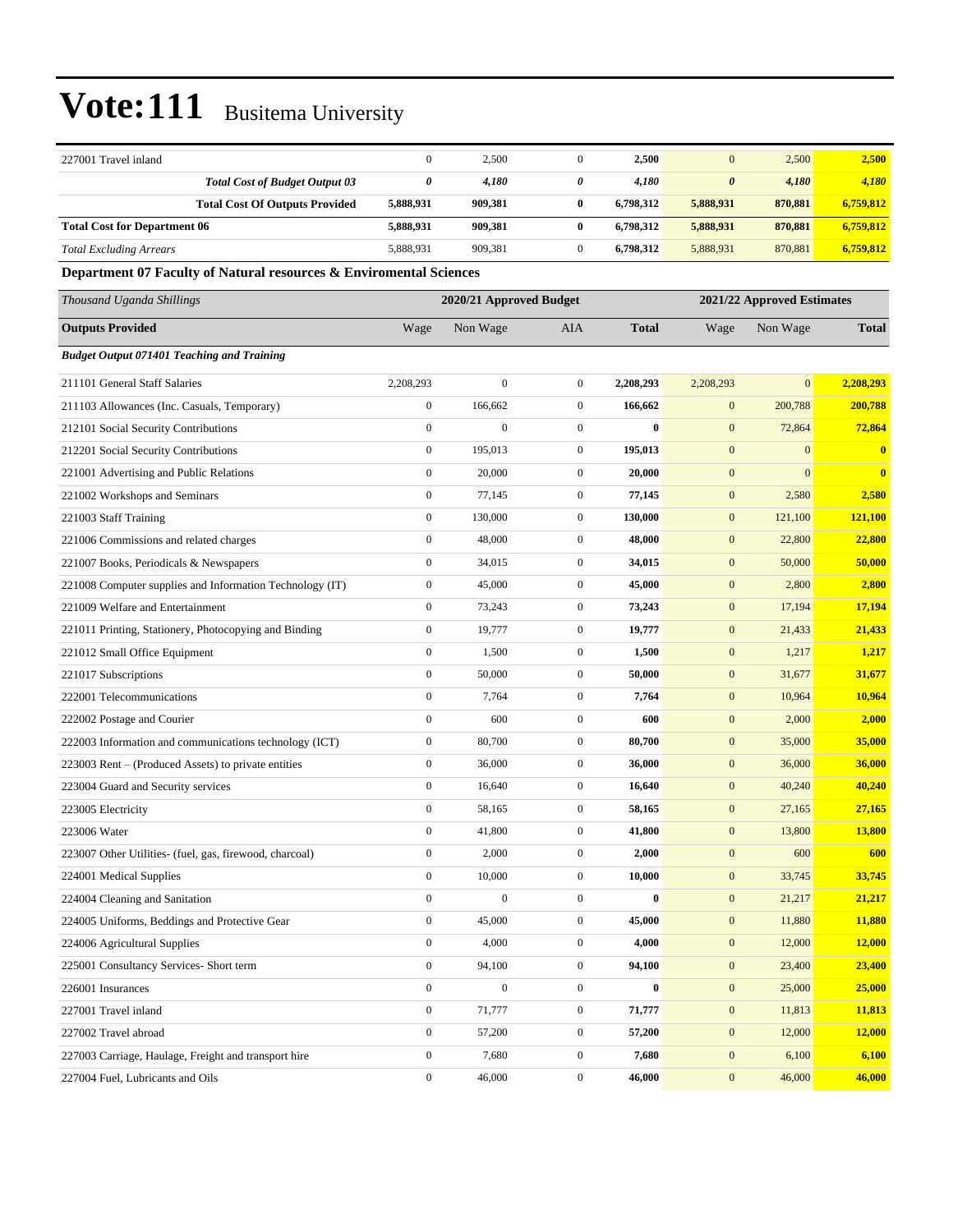| 228001 Maintenance - Civil                                            | $\boldsymbol{0}$       | 47,400                  | $\mathbf{0}$     | 47,400       | $\mathbf{0}$               | 45,800         | 45,800                  |
|-----------------------------------------------------------------------|------------------------|-------------------------|------------------|--------------|----------------------------|----------------|-------------------------|
| 228002 Maintenance - Vehicles                                         | $\boldsymbol{0}$       | 27,600                  | $\boldsymbol{0}$ | 27,600       | $\mathbf{0}$               | 41,800         | 41,800                  |
| 228003 Maintenance - Machinery, Equipment & Furniture                 | $\boldsymbol{0}$       | 9,500                   | $\boldsymbol{0}$ | 9,500        | $\mathbf{0}$               | 35,062         | 35,062                  |
| 228004 Maintenance - Other                                            | $\boldsymbol{0}$       | $\overline{0}$          | $\boldsymbol{0}$ | $\bf{0}$     | $\mathbf{0}$               | 4,500          | 4,500                   |
| <b>Total Cost of Budget Output 01</b>                                 | 2,208,293              | 1,524,280               | 0                | 3,732,573    | 2,208,293                  | 1,040,538      | 3,248,831               |
| <b>Budget Output 071402 Research and Graduate Studies</b>             |                        |                         |                  |              |                            |                |                         |
| 211103 Allowances (Inc. Casuals, Temporary)                           | $\boldsymbol{0}$       | 40,008                  | $\boldsymbol{0}$ | 40,008       | $\mathbf{0}$               | 64,778         | 64,778                  |
| 221002 Workshops and Seminars                                         | $\boldsymbol{0}$       | 6,800                   | $\mathbf{0}$     | 6,800        | $\mathbf{0}$               | $\mathbf{0}$   | $\mathbf{0}$            |
| <b>Total Cost of Budget Output 02</b>                                 | 0                      | 46,808                  | 0                | 46,808       | $\boldsymbol{\theta}$      | 64,778         | 64,778                  |
| <b>Budget Output 071403 Outreach</b>                                  |                        |                         |                  |              |                            |                |                         |
| 211103 Allowances (Inc. Casuals, Temporary)                           | $\boldsymbol{0}$       | 35,836                  | $\boldsymbol{0}$ | 35,836       | $\mathbf{0}$               | 12,160         | 12,160                  |
| <b>Total Cost of Budget Output 03</b>                                 | 0                      | 35,836                  | 0                | 35,836       | $\boldsymbol{\theta}$      | 12,160         | 12,160                  |
|                                                                       |                        | 1,606,924               | $\bf{0}$         | 3,815,216    | 2,208,293                  | 1,117,476      | 3,325,769               |
| <b>Total Cost Of Outputs Provided</b>                                 | 2,208,293              |                         | $\bf{0}$         |              |                            |                | 3,325,769               |
| <b>Total Cost for Department 07</b><br><b>Total Excluding Arrears</b> | 2,208,293<br>2,208,293 | 1,606,924<br>1,606,924  | $\boldsymbol{0}$ | 3,815,216    | 2,208,293<br>2,208,293     | 1,117,476      |                         |
|                                                                       |                        |                         |                  | 3,815,216    |                            | 1,117,476      | 3,325,769               |
| <b>Department 08 Faculty of Health Sciences</b>                       |                        |                         |                  |              |                            |                |                         |
| Thousand Uganda Shillings                                             |                        | 2020/21 Approved Budget |                  |              | 2021/22 Approved Estimates |                |                         |
| <b>Outputs Provided</b>                                               | Wage                   | Non Wage                | AIA              | <b>Total</b> | Wage                       | Non Wage       | <b>Total</b>            |
| <b>Budget Output 071401 Teaching and Training</b>                     |                        |                         |                  |              |                            |                |                         |
| 211101 General Staff Salaries                                         | 6,694,865              | $\mathbf{0}$            | $\boldsymbol{0}$ | 6,694,865    | 6,694,865                  | $\overline{0}$ | 6,694,865               |
| 211103 Allowances (Inc. Casuals, Temporary)                           | $\boldsymbol{0}$       | 332,878                 | $\mathbf{0}$     | 332,878      | $\mathbf{0}$               | 153,552        | 153,552                 |
| 221001 Advertising and Public Relations                               | $\boldsymbol{0}$       | 1,500                   | $\mathbf{0}$     | 1,500        | $\mathbf{0}$               | $\mathbf{0}$   | $\bf{0}$                |
| 221002 Workshops and Seminars                                         | $\boldsymbol{0}$       | 22,500                  | $\mathbf{0}$     | 22,500       | $\boldsymbol{0}$           | 9,520          | 9,520                   |
| 221007 Books, Periodicals & Newspapers                                | $\boldsymbol{0}$       | 5,000                   | $\boldsymbol{0}$ | 5,000        | $\mathbf{0}$               | $\mathbf{0}$   | $\overline{\mathbf{0}}$ |
| 221008 Computer supplies and Information Technology (IT)              | $\boldsymbol{0}$       | 11,200                  | $\mathbf{0}$     | 11,200       | $\mathbf{0}$               | 11,200         | 11,200                  |
| 221009 Welfare and Entertainment                                      | $\boldsymbol{0}$       | 39,500                  | $\mathbf{0}$     | 39,500       | $\mathbf{0}$               | 30,203         | 30,203                  |
| 221011 Printing, Stationery, Photocopying and Binding                 | $\boldsymbol{0}$       | 27,868                  | $\mathbf{0}$     | 27,868       | $\mathbf{0}$               | 21,581         | 21,581                  |
| 221012 Small Office Equipment                                         | $\boldsymbol{0}$       | 4,500                   | $\mathbf{0}$     | 4,500        | $\boldsymbol{0}$           | 100            | <b>100</b>              |
| 221017 Subscriptions                                                  | $\mathbf{0}$           | 1,228                   | $\boldsymbol{0}$ | 1,228        | $\mathbf{0}$               | 2,228          | 2,228                   |
| 222001 Telecommunications                                             | 0                      | 5,800                   | 0                | 5,800        | $\mathbf{0}$               | 7,600          | <b>7,600</b>            |
| 222003 Information and communications technology (ICT)                | $\boldsymbol{0}$       | 16,000                  | $\boldsymbol{0}$ | 16,000       | $\mathbf{0}$               | 16,000         | 16,000                  |
| 223003 Rent – (Produced Assets) to private entities                   | $\boldsymbol{0}$       | 182,000                 | $\boldsymbol{0}$ | 182,000      | $\boldsymbol{0}$           | 182,000        | 182,000                 |
| 223004 Guard and Security services                                    | $\boldsymbol{0}$       | 36,800                  | $\boldsymbol{0}$ | 36,800       | $\mathbf{0}$               | 36,800         | 36,800                  |
| 223005 Electricity                                                    | $\boldsymbol{0}$       | 33,000                  | $\boldsymbol{0}$ | 33,000       | $\boldsymbol{0}$           | 30,000         | 30,000                  |
| 223006 Water                                                          | $\boldsymbol{0}$       | 30,000                  | $\boldsymbol{0}$ | 30,000       | $\mathbf{0}$               | 28,000         | 28,000                  |
| 223007 Other Utilities- (fuel, gas, firewood, charcoal)               | $\boldsymbol{0}$       | 3,420                   | $\boldsymbol{0}$ | 3,420        | $\boldsymbol{0}$           | 3,420          | 3,420                   |
| 224001 Medical Supplies                                               | $\boldsymbol{0}$       | 106,280                 | $\boldsymbol{0}$ | 106,280      | $\bf{0}$                   | 144,730        | 144,730                 |
| 224004 Cleaning and Sanitation                                        | $\boldsymbol{0}$       | 13,880                  | $\boldsymbol{0}$ | 13,880       | $\boldsymbol{0}$           | 14,090         | 14,090                  |
| 224005 Uniforms, Beddings and Protective Gear                         | $\boldsymbol{0}$       | 2,000                   | $\boldsymbol{0}$ | 2,000        | $\boldsymbol{0}$           | 2,637          | 2,637                   |
| 224006 Agricultural Supplies                                          | $\boldsymbol{0}$       | $\boldsymbol{0}$        | $\boldsymbol{0}$ | $\pmb{0}$    | $\boldsymbol{0}$           | 1,000          | 1,000                   |
| 227001 Travel inland                                                  | $\boldsymbol{0}$       | 29,860                  | $\boldsymbol{0}$ | 29,860       | $\boldsymbol{0}$           | 21,421         | 21,421                  |
| 227004 Fuel, Lubricants and Oils                                      | $\boldsymbol{0}$       | 17,000                  | $\boldsymbol{0}$ | 17,000       | $\bf{0}$                   | 19,400         | 19,400                  |
| 228001 Maintenance - Civil                                            | $\boldsymbol{0}$       | 12,000                  | $\boldsymbol{0}$ | 12,000       | $\mathbf{0}$               | 12,000         | 12,000                  |
| 228002 Maintenance - Vehicles                                         | $\boldsymbol{0}$       | 16,000                  | $\boldsymbol{0}$ | 16,000       | $\boldsymbol{0}$           | 16,000         | 16,000                  |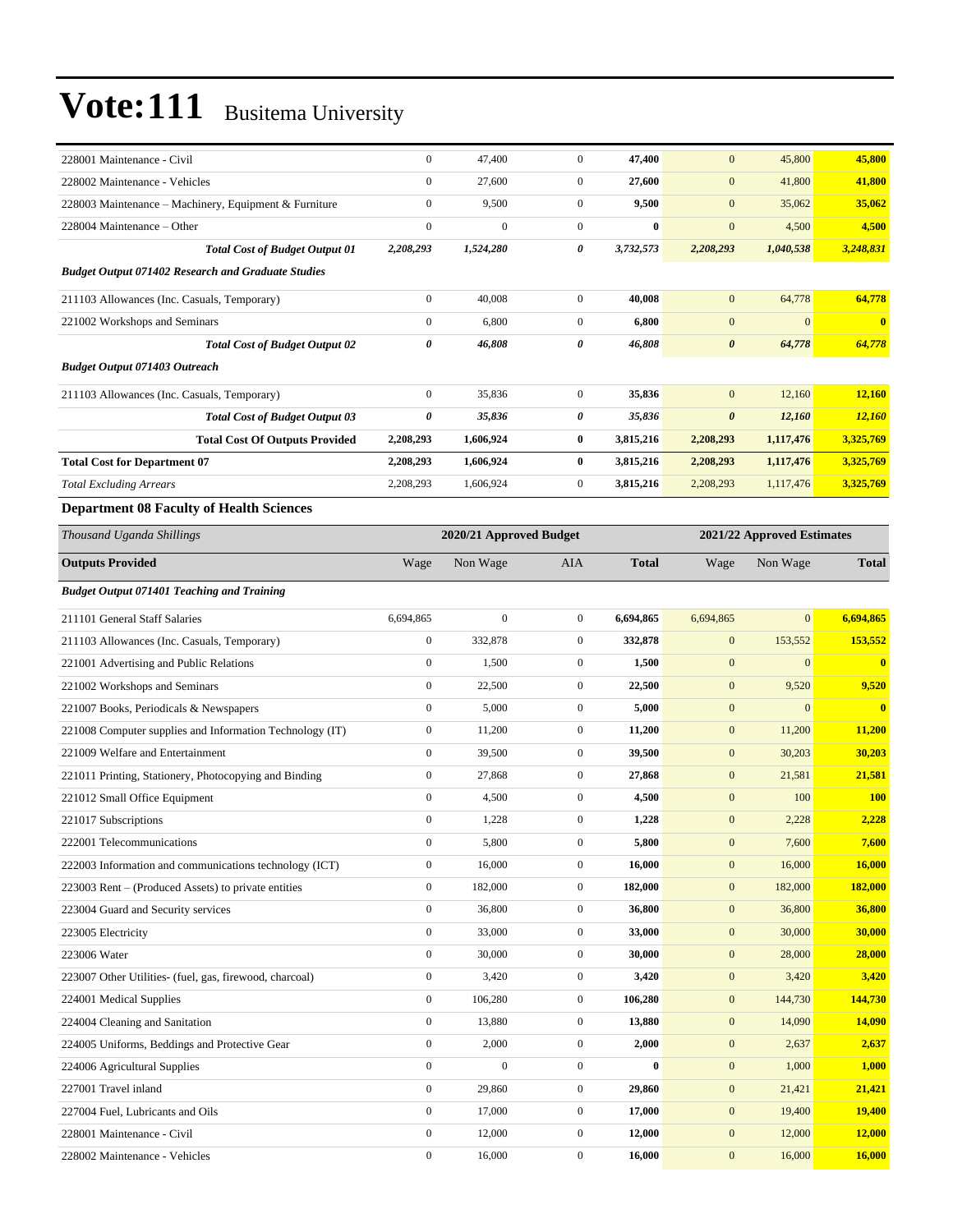| 228003 Maintenance – Machinery, Equipment & Furniture     | $\boldsymbol{0}$ | 13,800                  | $\boldsymbol{0}$ | 13,800       | $\mathbf{0}$          | 13,800                     | 13,800                  |
|-----------------------------------------------------------|------------------|-------------------------|------------------|--------------|-----------------------|----------------------------|-------------------------|
| <b>Total Cost of Budget Output 01</b>                     | 6,694,865        | 964,014                 | 0                | 7,658,879    | 6,694,865             | 777,282                    | 7,472,147               |
| <b>Budget Output 071402 Research and Graduate Studies</b> |                  |                         |                  |              |                       |                            |                         |
| 211103 Allowances (Inc. Casuals, Temporary)               | $\boldsymbol{0}$ | $\boldsymbol{0}$        | $\boldsymbol{0}$ | $\bf{0}$     | $\mathbf{0}$          | 39,438                     | 39,438                  |
| 221002 Workshops and Seminars                             | $\boldsymbol{0}$ | 7,500                   | $\overline{0}$   | 7,500        | $\mathbf{0}$          | $\overline{0}$             | $\bf{0}$                |
| 221017 Subscriptions                                      | $\mathbf{0}$     | 2,500                   | $\mathbf{0}$     | 2,500        | $\mathbf{0}$          | $\overline{0}$             | $\bf{0}$                |
| 227001 Travel inland                                      | $\boldsymbol{0}$ | 3,000                   | $\mathbf{0}$     | 3,000        | $\mathbf{0}$          | $\overline{0}$             | $\bf{0}$                |
| <b>Total Cost of Budget Output 02</b>                     | $\pmb{\theta}$   | 13,000                  | 0                | 13,000       | $\boldsymbol{\theta}$ | 39,438                     | 39,438                  |
| <b>Budget Output 071403 Outreach</b>                      |                  |                         |                  |              |                       |                            |                         |
| 211103 Allowances (Inc. Casuals, Temporary)               | $\boldsymbol{0}$ | $\mathbf{0}$            | $\boldsymbol{0}$ | $\bf{0}$     | $\mathbf{0}$          | 59,300                     | 59,300                  |
| 221011 Printing, Stationery, Photocopying and Binding     | $\boldsymbol{0}$ | $\mathbf{0}$            | $\boldsymbol{0}$ | $\bf{0}$     | $\mathbf{0}$          | 2,000                      | 2,000                   |
| 227001 Travel inland                                      | $\boldsymbol{0}$ | 56,539                  | $\mathbf{0}$     | 56,539       | $\mathbf{0}$          | 59,539                     | 59,539                  |
| <b>Total Cost of Budget Output 03</b>                     | 0                | 56,539                  | 0                | 56,539       | $\boldsymbol{\theta}$ | 120,839                    | 120,839                 |
| <b>Total Cost Of Outputs Provided</b>                     | 6,694,865        | 1,033,553               | $\bf{0}$         | 7,728,418    | 6,694,865             | 937,559                    | 7,632,424               |
| <b>Total Cost for Department 08</b>                       | 6,694,865        | 1,033,553               | $\bf{0}$         | 7,728,418    | 6,694,865             | 937,559                    | 7,632,424               |
| <b>Total Excluding Arrears</b>                            | 6,694,865        | 1,033,553               | $\boldsymbol{0}$ | 7,728,418    | 6,694,865             | 937,559                    | 7,632,424               |
| <b>Department 09 Faculty of Engineering</b>               |                  |                         |                  |              |                       |                            |                         |
| Thousand Uganda Shillings                                 |                  | 2020/21 Approved Budget |                  |              |                       | 2021/22 Approved Estimates |                         |
| <b>Outputs Provided</b>                                   | Wage             | Non Wage                | <b>AIA</b>       | <b>Total</b> | Wage                  | Non Wage                   | Total                   |
| <b>Budget Output 071401 Teaching and Training</b>         |                  |                         |                  |              |                       |                            |                         |
| 211101 General Staff Salaries                             | 5,510,451        | $\boldsymbol{0}$        | $\boldsymbol{0}$ | 5,510,451    | 5,510,451             | $\mathbf{0}$               | 5,510,451               |
| 211103 Allowances (Inc. Casuals, Temporary)               | $\boldsymbol{0}$ | 297,986                 | $\boldsymbol{0}$ | 297,986      | $\boldsymbol{0}$      | 277,453                    | 277,453                 |
| 221001 Advertising and Public Relations                   | $\boldsymbol{0}$ | 7,612                   | $\boldsymbol{0}$ | 7,612        | $\mathbf{0}$          | 6,000                      | 6,000                   |
| 221002 Workshops and Seminars                             | $\boldsymbol{0}$ | 33,400                  | $\mathbf{0}$     | 33,400       | $\mathbf{0}$          | 20,000                     | 20,000                  |
| 221003 Staff Training                                     | $\boldsymbol{0}$ | 7,280                   | $\mathbf{0}$     | 7,280        | $\mathbf{0}$          | $\mathbf{0}$               | $\overline{\mathbf{0}}$ |
| 221006 Commissions and related charges                    | $\boldsymbol{0}$ | 35,400                  | $\mathbf{0}$     | 35,400       | $\boldsymbol{0}$      | 28,867                     | 28,867                  |
| 221007 Books, Periodicals & Newspapers                    | $\boldsymbol{0}$ | 2,000                   | $\boldsymbol{0}$ | 2,000        | $\mathbf{0}$          | $\boldsymbol{0}$           | $\overline{\mathbf{0}}$ |
| 221009 Welfare and Entertainment                          | $\boldsymbol{0}$ | 12,002                  | $\boldsymbol{0}$ | 12,002       | $\mathbf{0}$          | 9,313                      | 9,313                   |
| 221011 Printing, Stationery, Photocopying and Binding     | $\boldsymbol{0}$ | 22,540                  | $\boldsymbol{0}$ | 22,540       | $\mathbf{0}$          | 22,540                     | 22,540                  |
| 221017 Subscriptions                                      | $\boldsymbol{0}$ | 5,600                   | $\boldsymbol{0}$ | 5,600        | $\boldsymbol{0}$      | 3,000                      | 3,000                   |
| 222001 Telecommunications                                 | $\mathbf{0}$     | 7,200                   | $\overline{0}$   | 7,200        | $\boldsymbol{0}$      | 7,200                      | 7,200                   |
| 222003 Information and communications technology (ICT)    | $\boldsymbol{0}$ | 76,340                  | $\mathbf{0}$     | 76,340       | $\boldsymbol{0}$      | 63,520                     | 63,520                  |
| 223005 Electricity                                        | $\boldsymbol{0}$ | 30,000                  | $\boldsymbol{0}$ | 30,000       | $\boldsymbol{0}$      | 30,000                     | 30,000                  |
| 224001 Medical Supplies                                   | $\boldsymbol{0}$ | $\boldsymbol{0}$        | $\boldsymbol{0}$ | $\bf{0}$     | $\boldsymbol{0}$      | 2,393                      | 2,393                   |
| 224004 Cleaning and Sanitation                            | $\boldsymbol{0}$ | 18,000                  | $\boldsymbol{0}$ | 18,000       | $\boldsymbol{0}$      | 29,210                     | 29,210                  |
| 224005 Uniforms, Beddings and Protective Gear             | $\boldsymbol{0}$ | $\mathbf{0}$            | $\mathbf{0}$     | $\bf{0}$     | $\mathbf{0}$          | 86                         | 86                      |
| 224006 Agricultural Supplies                              | $\boldsymbol{0}$ | 103,922                 | $\mathbf{0}$     | 103,922      | $\boldsymbol{0}$      | 139,770                    | 139,770                 |
| 225001 Consultancy Services- Short term                   | $\boldsymbol{0}$ | 18,000                  | $\boldsymbol{0}$ | 18,000       | $\boldsymbol{0}$      | 6,000                      | 6,000                   |
| 227001 Travel inland                                      | $\boldsymbol{0}$ | 16,690                  | $\boldsymbol{0}$ | 16,690       | $\boldsymbol{0}$      | 16,690                     | 16,690                  |
| 227004 Fuel, Lubricants and Oils                          | $\boldsymbol{0}$ | $\boldsymbol{0}$        | $\boldsymbol{0}$ | $\bf{0}$     | $\boldsymbol{0}$      | 8,000                      | 8,000                   |
| 228001 Maintenance - Civil                                | $\boldsymbol{0}$ | 15,299                  | $\boldsymbol{0}$ | 15,299       | $\mathbf{0}$          | 20,299                     | 20,299                  |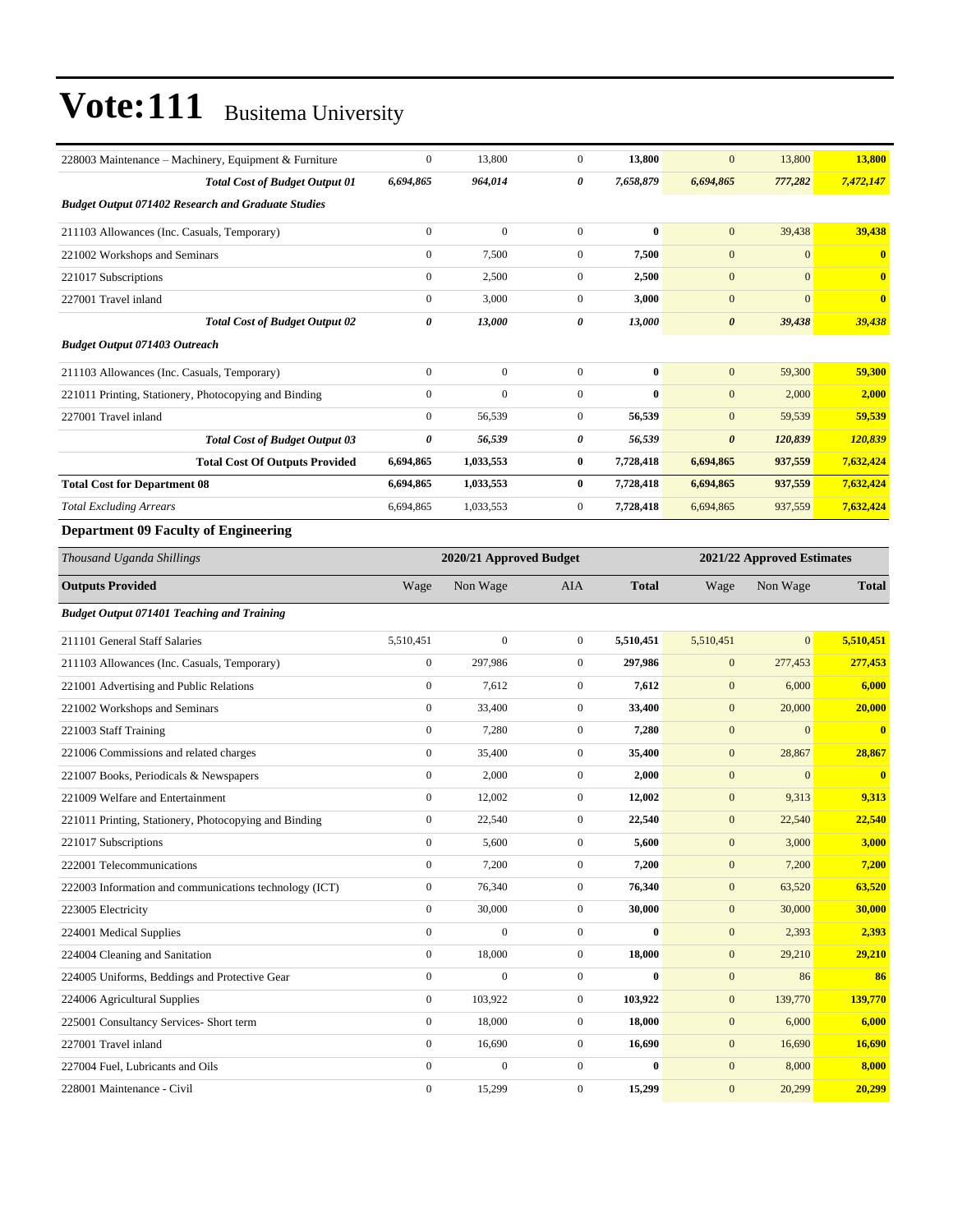| 228002 Maintenance - Vehicles                             | $\boldsymbol{0}$ | 15,000                  | $\boldsymbol{0}$ | 15,000       | $\mathbf{0}$          | 15,000                     | 15,000        |
|-----------------------------------------------------------|------------------|-------------------------|------------------|--------------|-----------------------|----------------------------|---------------|
| 228003 Maintenance – Machinery, Equipment & Furniture     | $\boldsymbol{0}$ | 10,000                  | $\boldsymbol{0}$ | 10,000       | $\mathbf{0}$          | 10,000                     | <b>10,000</b> |
| 282103 Scholarships and related costs                     | $\boldsymbol{0}$ | 40,000                  | $\boldsymbol{0}$ | 40,000       | $\mathbf{0}$          | 40,000                     | 40,000        |
| <b>Total Cost of Budget Output 01</b>                     | 5,510,451        | 774,270                 | 0                | 6,284,721    | 5,510,451             | 755,341                    | 6,265,791     |
| <b>Budget Output 071402 Research and Graduate Studies</b> |                  |                         |                  |              |                       |                            |               |
| 211103 Allowances (Inc. Casuals, Temporary)               | $\boldsymbol{0}$ | 34,583                  | $\mathbf{0}$     | 34,583       | $\mathbf{0}$          | 19,000                     | 19,000        |
| 221002 Workshops and Seminars                             | $\boldsymbol{0}$ | 7,000                   | $\boldsymbol{0}$ | 7,000        | $\boldsymbol{0}$      | $\boldsymbol{0}$           | $\mathbf{0}$  |
| 221017 Subscriptions                                      | $\boldsymbol{0}$ | 3,000                   | $\boldsymbol{0}$ | 3,000        | $\boldsymbol{0}$      | $\mathbf{0}$               | $\bf{0}$      |
| 225001 Consultancy Services- Short term                   | $\boldsymbol{0}$ | 4,000                   | $\boldsymbol{0}$ | 4,000        | $\mathbf{0}$          | $\boldsymbol{0}$           | $\bf{0}$      |
| 227001 Travel inland                                      | $\boldsymbol{0}$ | 7,500                   | $\boldsymbol{0}$ | 7,500        | $\mathbf{0}$          | 8,000                      | 8,000         |
| 282103 Scholarships and related costs                     | $\boldsymbol{0}$ | 32,242                  | $\boldsymbol{0}$ | 32,242       | $\mathbf{0}$          | 64,000                     | 64,000        |
| <b>Total Cost of Budget Output 02</b>                     | 0                | 88,325                  | 0                | 88,325       | $\boldsymbol{\theta}$ | 91,000                     | 91,000        |
| <b>Budget Output 071403 Outreach</b>                      |                  |                         |                  |              |                       |                            |               |
| 211103 Allowances (Inc. Casuals, Temporary)               | $\boldsymbol{0}$ | 26,000                  | $\boldsymbol{0}$ | 26,000       | $\mathbf{0}$          | 19,583                     | 19,583        |
| 227001 Travel inland                                      | $\boldsymbol{0}$ | 9,000                   | $\boldsymbol{0}$ | 9,000        | $\mathbf{0}$          | 7,500                      | 7,500         |
| 282103 Scholarships and related costs                     | $\boldsymbol{0}$ | 19,076                  | $\boldsymbol{0}$ | 19,076       | $\mathbf{0}$          | 26,394                     | 26,394        |
| <b>Total Cost of Budget Output 03</b>                     | 0                | 54,076                  | 0                | 54,076       | $\boldsymbol{\theta}$ | 53,477                     | 53,477        |
| <b>Total Cost Of Outputs Provided</b>                     | 5,510,451        | 916,672                 | 0                | 6,427,122    | 5,510,451             | 899,818                    | 6,410,269     |
| <b>Total Cost for Department 09</b>                       | 5,510,451        | 916,672                 | $\bf{0}$         | 6,427,122    | 5,510,451             | 899,818                    | 6,410,269     |
| <b>Total Excluding Arrears</b>                            | 5,510,451        | 916,672                 | $\boldsymbol{0}$ | 6,427,122    | 5,510,451             | 899,818                    | 6,410,269     |
| <b>Department 10 Faculty of Management Sciences</b>       |                  |                         |                  |              |                       |                            |               |
| Thousand Uganda Shillings                                 |                  | 2020/21 Approved Budget |                  |              |                       | 2021/22 Approved Estimates |               |
|                                                           |                  |                         |                  |              |                       |                            |               |
| <b>Outputs Provided</b>                                   | Wage             | Non Wage                | AIA              | <b>Total</b> | Wage                  | Non Wage                   | <b>Total</b>  |
| <b>Budget Output 071401 Teaching and Training</b>         |                  |                         |                  |              |                       |                            |               |
| 211101 General Staff Salaries                             | 375,504          | $\boldsymbol{0}$        | $\boldsymbol{0}$ | 375,504      | 375,504               | $\mathbf{0}$               | 375,504       |
| 211103 Allowances (Inc. Casuals, Temporary)               | $\boldsymbol{0}$ | 190,592                 | $\boldsymbol{0}$ | 190,592      | $\mathbf{0}$          | 171,670                    | 171,670       |
| 221001 Advertising and Public Relations                   | $\boldsymbol{0}$ | 4,000                   | $\boldsymbol{0}$ | 4,000        | $\mathbf{0}$          | 4,000                      | 4,000         |
| 221002 Workshops and Seminars                             | $\boldsymbol{0}$ | 9,314                   | $\boldsymbol{0}$ | 9,314        | $\boldsymbol{0}$      | 8,250                      | 8,250         |
| 221007 Books, Periodicals & Newspapers                    | $\boldsymbol{0}$ | 1,200                   | $\boldsymbol{0}$ | 1,200        | $\mathbf{0}$          | $\boldsymbol{0}$           | $\bf{0}$      |
| 221008 Computer supplies and Information Technology (IT)  | $\boldsymbol{0}$ | 1,990                   | 0                | 1,990        | $\bf{0}$              | 1,353                      | 1,353         |
| 221009 Welfare and Entertainment                          | $\boldsymbol{0}$ | 8,414                   | $\boldsymbol{0}$ | 8,414        | $\mathbf{0}$          | 11,803                     | 11,803        |
| 221011 Printing, Stationery, Photocopying and Binding     | $\boldsymbol{0}$ | 5,336                   | $\boldsymbol{0}$ | 5,336        | $\mathbf{0}$          | 6,337                      | 6,337         |
| 221012 Small Office Equipment                             | $\boldsymbol{0}$ | 2,000                   | $\boldsymbol{0}$ | 2,000        | $\boldsymbol{0}$      | 500                        | 500           |
| 221017 Subscriptions                                      | $\boldsymbol{0}$ | 1,000                   | $\boldsymbol{0}$ | 1,000        | $\mathbf{0}$          | 2,000                      | 2,000         |
| 222001 Telecommunications                                 | $\boldsymbol{0}$ | 2,105                   | 0                | 2,105        | $\mathbf{0}$          | 2,160                      | 2,160         |
| 222003 Information and communications technology (ICT)    | $\boldsymbol{0}$ | 840                     | $\boldsymbol{0}$ | 840          | $\boldsymbol{0}$      | 1,000                      | <b>1,000</b>  |
| 223004 Guard and Security services                        | $\boldsymbol{0}$ | 7,200                   | $\boldsymbol{0}$ | 7,200        | $\mathbf{0}$          | 37,703                     | 37,703        |
| 223005 Electricity                                        | $\boldsymbol{0}$ | 2,160                   | 0                | 2,160        | $\mathbf{0}$          | 1,200                      | <b>1,200</b>  |
| 223006 Water                                              | $\boldsymbol{0}$ | 1,940                   | $\boldsymbol{0}$ | 1,940        | $\mathbf{0}$          | 1,200                      | 1,200         |
| 223007 Other Utilities- (fuel, gas, firewood, charcoal)   | $\boldsymbol{0}$ | 2,500                   | 0                | 2,500        | $\mathbf{0}$          | $\boldsymbol{0}$           | $\mathbf{0}$  |
| 224001 Medical Supplies                                   | $\boldsymbol{0}$ | $\boldsymbol{0}$        | $\boldsymbol{0}$ | $\bf{0}$     | $\boldsymbol{0}$      | 745                        | 745           |
| 224004 Cleaning and Sanitation                            | $\boldsymbol{0}$ | 3,000                   | $\boldsymbol{0}$ | 3,000        | $\mathbf{0}$          | 3,210                      | 3,210         |
| 224005 Uniforms, Beddings and Protective Gear             | $\boldsymbol{0}$ | 1,000                   | $\boldsymbol{0}$ | 1,000        | $\boldsymbol{0}$      | 637                        | 637           |